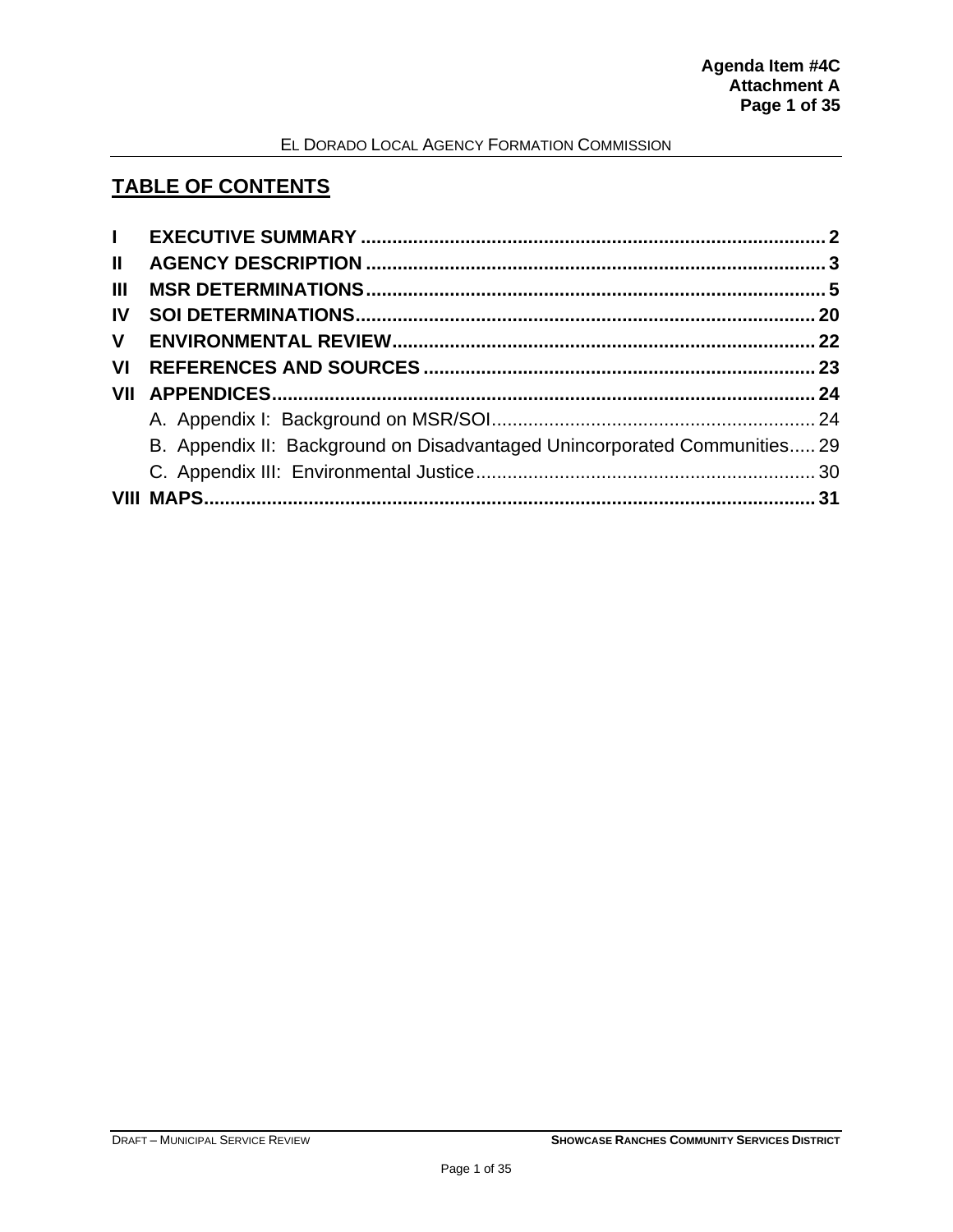## <span id="page-1-0"></span>**I EXECUTIVE SUMMARY**

#### *Background*

The Showcase Ranches Community Services District (SRCSD) was formed in 1983 to provide road maintenance and limited recreation services to Showcase Ranches, a large-lot rural community.

Showcase Ranches CSD is located in the Outingdale / Mt. Aukum area of El Dorado County, north of Omo Ranch Road and south of Fairplay Road, approximately onequarter mile east of Mt. Aukum Road. The District's service area encompasses 145 parcels, covering approximately 1,500 acres. SRCSD serves an estimated population of 400 residents.

#### *Services Provided*

Special districts are limited-purpose governments which have only the powers that the Legislature has delegated to them. Showcase Ranches CSD is empowered to provide road maintenance and parks and recreation services by California Community Services District Law (Government Code §61100). SRCSD actively provides road maintenance services and limited park and recreation services in the form of dam and lake easement maintenance. SRCSD maintains a total of 19 roads totaling 9.72 miles of roadway, four small lakes and associated easements, and a 32-foot earthen dam.

Showcase Ranches CSD does not provide services outside of its enabling legislation, nor does it provide service beyond designated service boundaries. The District does not have any latent powers.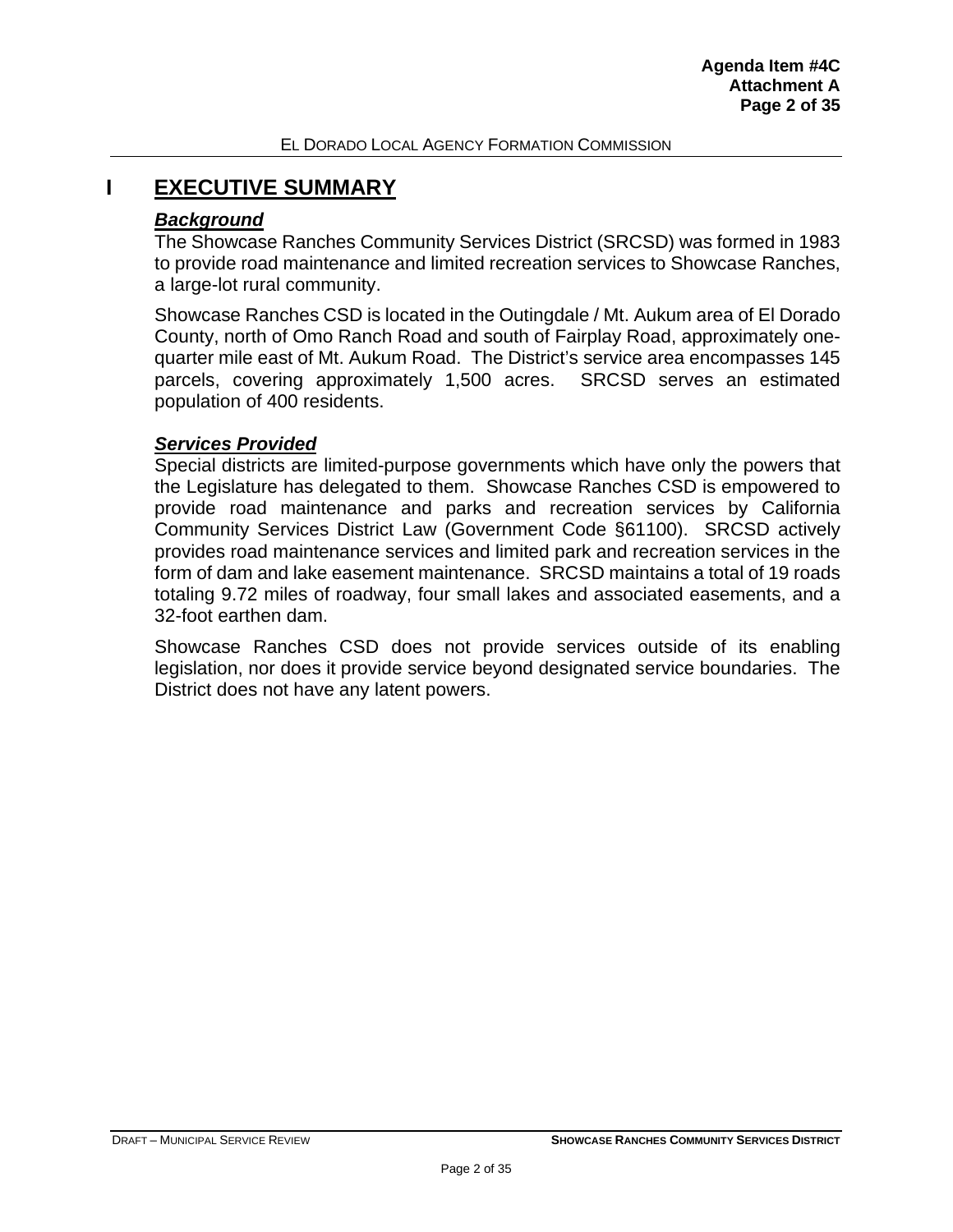# <span id="page-2-0"></span>**II AGENCY DESCRIPTION**

# **Showcase Ranches Community Services District**

*Contact Information*

| <b>Address:</b>                                          | P.O. Box 468<br>Mount Aukum, CA 95656                                                                                                     |                                                                                                       |  |  |  |
|----------------------------------------------------------|-------------------------------------------------------------------------------------------------------------------------------------------|-------------------------------------------------------------------------------------------------------|--|--|--|
| Phone:<br><b>Website:</b><br>Email:                      | (530) 409-4929<br>www.showcaseranches.weebly.com (unofficial District website)<br>hodgeleea@yahoo.com                                     |                                                                                                       |  |  |  |
| <b>Management Information</b>                            |                                                                                                                                           |                                                                                                       |  |  |  |
| <b>Board of Directors:</b>                               | Roger Klemm, Chair<br>Karen Kleppe, Vice-Chair<br>Lee Hodge, Finance Director<br>Steven Taylor, Director<br>Stephen Vudragovich, Director | 12/2018 - 12/2022<br>12/2015 - 12/2020<br>12/2018 - 12/2022<br>12/2018 - 12/2022<br>12/2015 - 12/2020 |  |  |  |
| <b>Board Meetings:</b>                                   | Quarterly, Second Thursday of January, April, June and October,<br>Pioneer Fire Station 38, 7061 Mt Aukum Rd, Mt Aukum, 7:00 pm           |                                                                                                       |  |  |  |
| Staff:                                                   | General Manger (unpaid), Joe Warren<br>Clerk (unpaid), vacant                                                                             |                                                                                                       |  |  |  |
| Service Information                                      |                                                                                                                                           |                                                                                                       |  |  |  |
| <b>Principal Act:</b>                                    | <b>Community Services District Act</b><br>Government Code §61000 et seq.                                                                  |                                                                                                       |  |  |  |
| <b>Empowered Services:</b><br>(at the time of formation) | Roads and road maintenance, parks and recreation                                                                                          |                                                                                                       |  |  |  |
| <b>Services Currently</b><br>Provided:                   | Roads and road maintenance, parks and recreation (limited)                                                                                |                                                                                                       |  |  |  |
| <b>Latent Powers:</b><br>(LAFCO approval required)       | None                                                                                                                                      |                                                                                                       |  |  |  |
| <b>Area Served:</b>                                      | 145 parcels, 1,500 acres                                                                                                                  |                                                                                                       |  |  |  |
| <b>Population Served:</b>                                | Estimated population: 400, Registered voters: 178                                                                                         |                                                                                                       |  |  |  |
| <b>Major Infrastructure:</b>                             | 9.72 miles of roadway (3.04 paved, 6.68 gravel), four small lakes<br>and respective easements, one 32-foot earthen dam                    |                                                                                                       |  |  |  |
| <b>Fiscal Information</b>                                |                                                                                                                                           |                                                                                                       |  |  |  |
| 2018-19 Budget:                                          | \$54,950                                                                                                                                  |                                                                                                       |  |  |  |
| <b>Sources of Funding:</b>                               | Property taxes, special tax (\$125 per parcel)                                                                                            |                                                                                                       |  |  |  |

**DRAFT – MUNICIPAL SERVICE REVIEW <b>SHOWCASE RANCHES COMMUNITY SERVICES DISTRICT**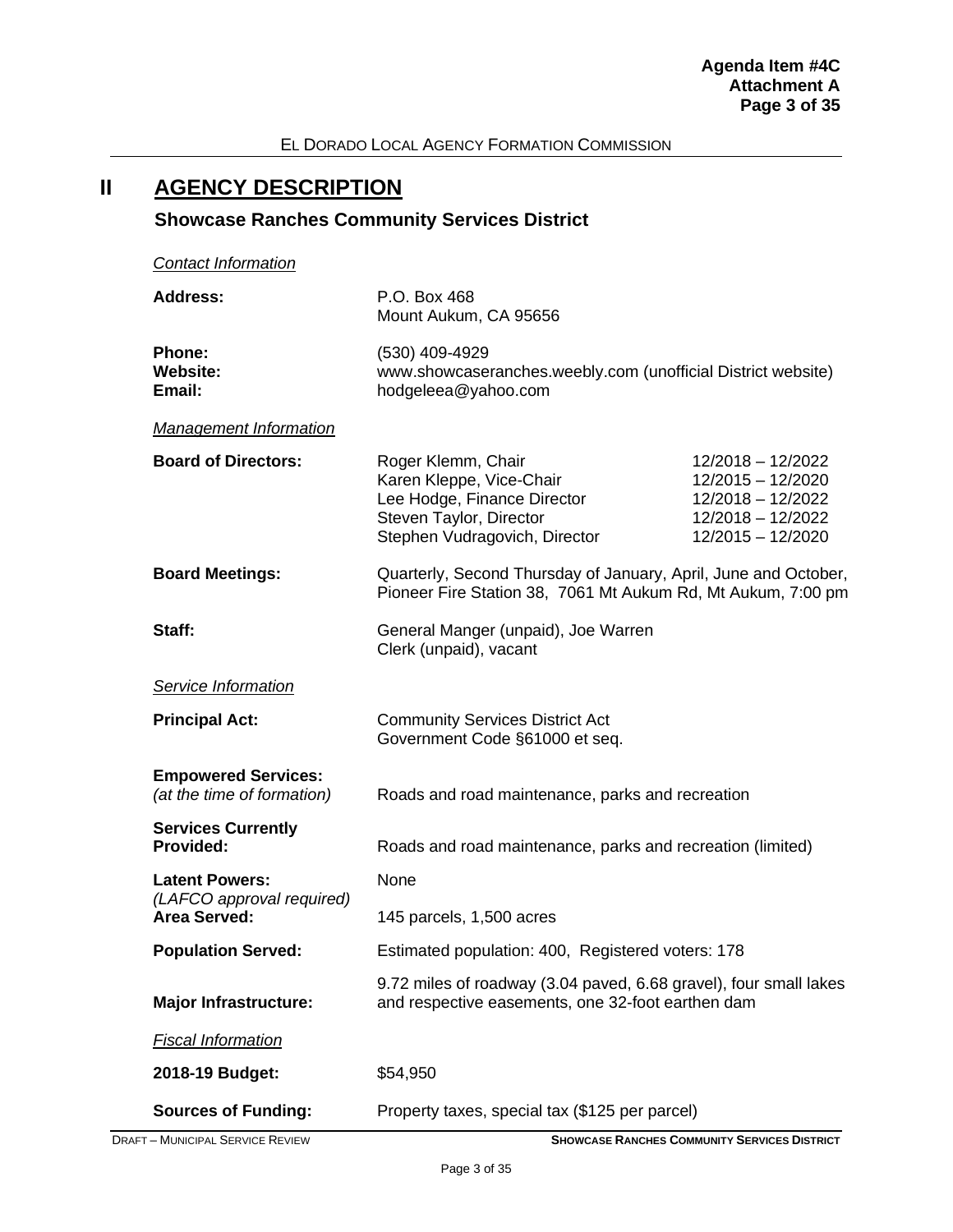

#### *Boundaries*

The Showcase Ranches CSD sphere of influence (SOI) is coterminous with the District's service boundaries. The SOI and service area have not changed since the District's formation in 1983.

SRCSD is located in a rural region of southern El Dorado County. The District is loosely bounded by Omo Ranch Road on the south, Fairplay Road on the north, and Mt. Aukum Road to the west.

The parcels within SRCSD are also within the Pioneer Fire Protection District (fire protection and emergency medical services), the El Dorado County Resource Conservation District, and County Service Areas 7 (ambulance services), 9 (cemetery, drainage, including landscaping and wetlands maintenance, street and highway lighting, and road maintenance services) and 10, Zone H (library services).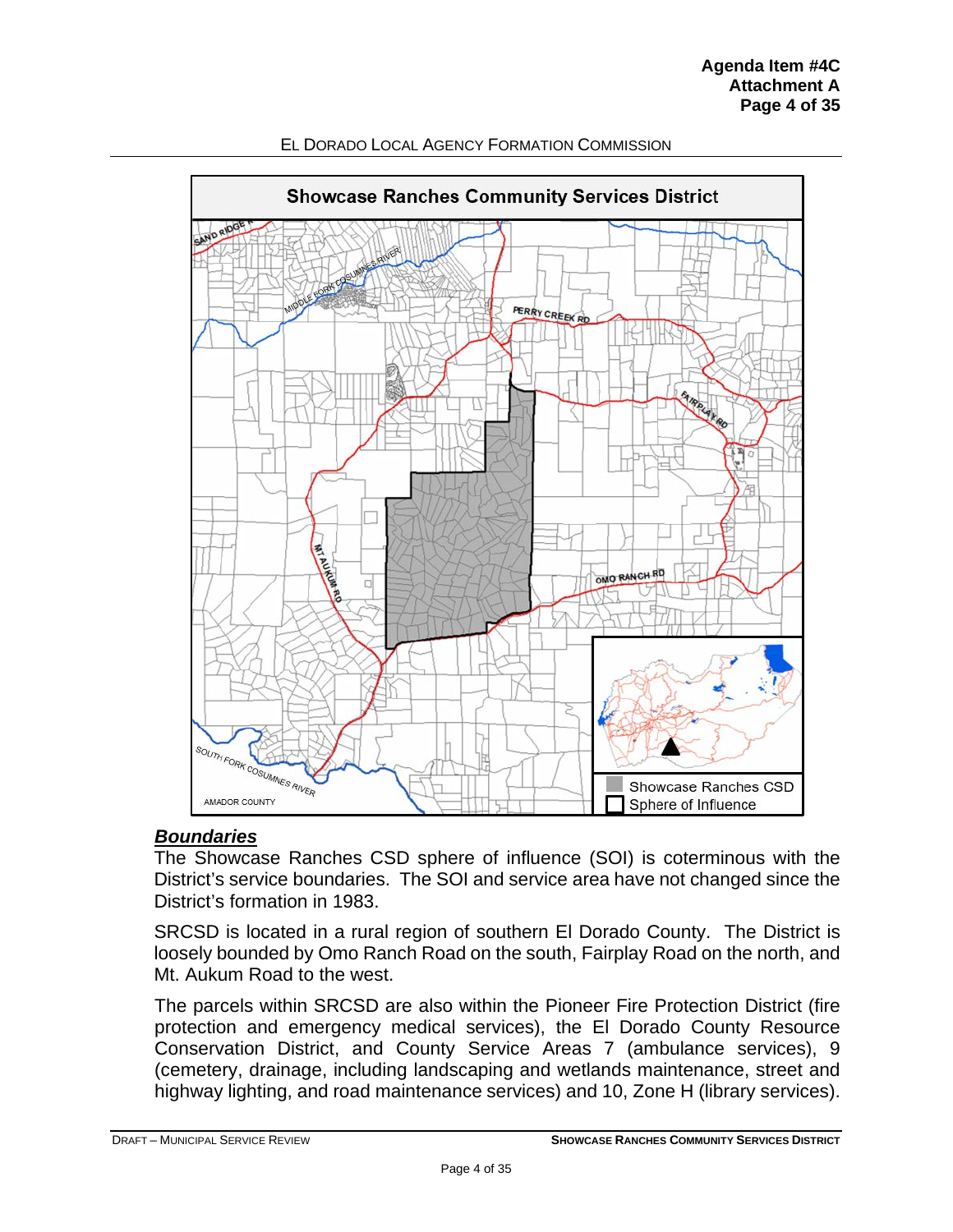## <span id="page-4-0"></span>**III MSR DETERMINATIONS**

In preparing a municipal service review (MSR), Government Code §56430 requires the Commission to prepare a written statement of its determinations. Appendix A contains a summary of the current determinations.

In addition, the Commission's Policies and Guidelines Section 4.4 require that additional determinations be made in an MSR prior to establishing a sphere of influence. These additional determinations are included among the Government Code §56430 determinations below and in Appendix A.

To the extent that is feasible, both sets of determinations will be addressed in this section. In addition, the following sections will detail the meaning of each factor and explain how it applies to the services provided by this agency.

Please note that determination #7 below is not in Government Code. This is because the Government Code §56430(a)(7) allows for the Commission to review "any other matter related to effective or efficient service delivery as required by commission policy." El Dorado LAFCO chose to study the potential effects of service delivery and/or extension on agricultural land as its seventh determination.

#### **1. Growth and population projections for the affected area.**

*Purpose: To evaluate service needs based on existing and anticipated growth patterns and population projections.*

Information in this section addresses the following factors in LAFCO Policy 4.4:

- Topographic factors and areas of social and economic interdependencies.
- Existing and planned land uses, land use plans and policies, consistency with county and city general plans, and projected growth in the affected area.

## *Growth and Population*

There are currently 178 registered voters within SRCSD. SRCSD's service area covers approximately 1,500 acres, comprised of 145 large, residential and agricultural parcels ranging from 10-20 acres. All but a few of the parcels within the District are designated Rural Residential (RR), six are designated Agricultural Lands (AL); zoning includes Rural Lands (RL-10), Limited Agricultural (LA-10), and Planned Agricultural (PA-20).

There are a limited number of undeveloped parcels remaining within SRCSD (approximately 10%); 130 of the 145 parcels have been developed according to their zoning in the County's General Plan. Future land uses are anticipated to remain primarily residential and no significant growth, population increases, or changes in land uses are anticipated which would affect the District's ability to provide services. SRCSD does not have any plans for future expansion beyond the current service boundaries.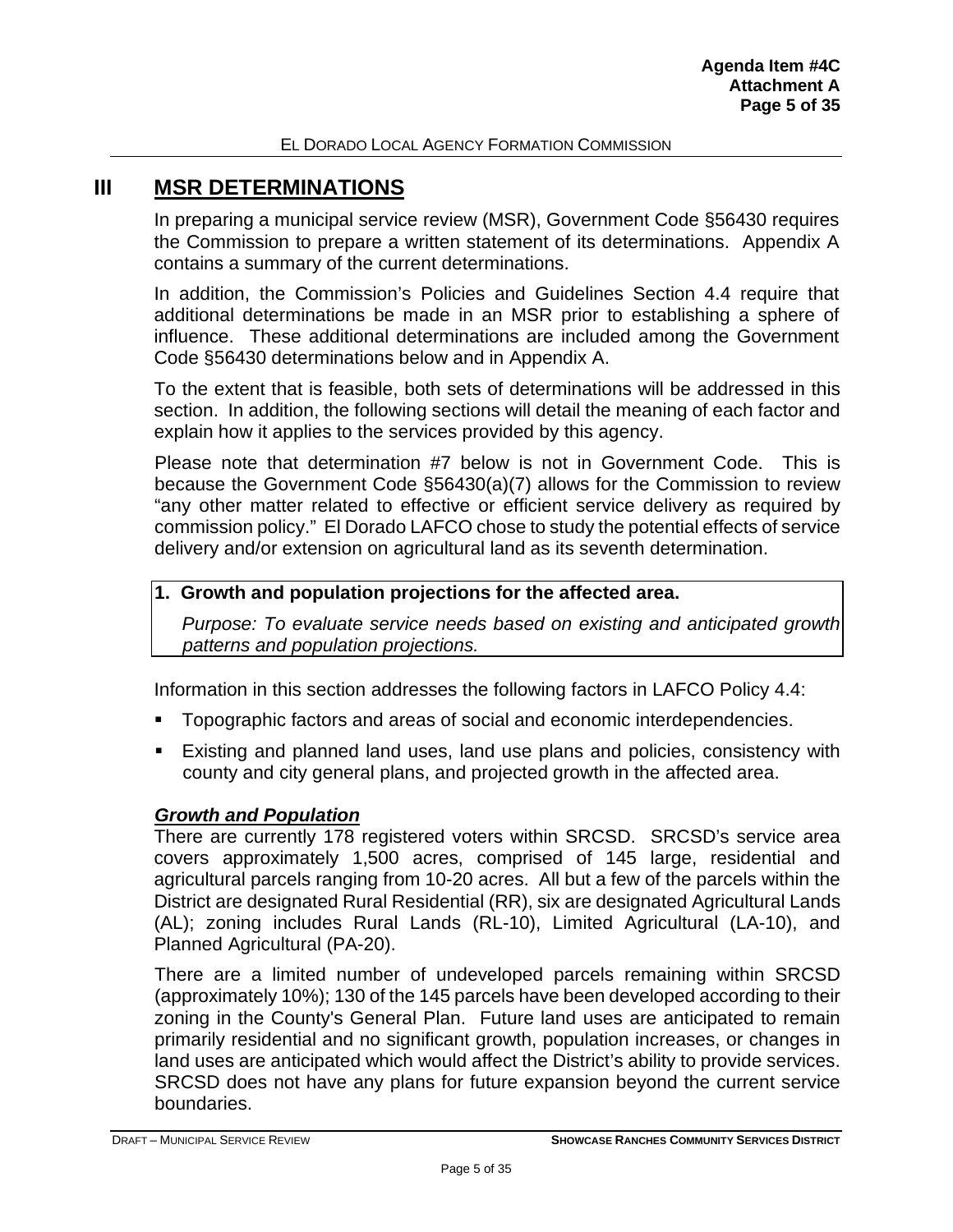#### **2. The location and characteristics of any disadvantaged unincorporated communities within or contiguous to the sphere of influence.**

*Purpose: To identify the communities within the agency's service area or sphere of influence that have been traditionally unserved or underserved.*

According to 2017 income data from the U.S. Census Bureau, the Showcase Ranches CSD service area is not part of an identified disadvantaged community, nor are there any disadvantaged communities in the general area surrounding the SRCSD or its sphere of influence.

Disadvantaged Unincorporated Communities (DUCs) are defined as inhabited territory (12 or more registered voters) that constitutes all or a portion of a community with an annual median household income that is less than 80 percent of the statewide annual median household income. The 2017 statewide median household income was \$67,169 (U.S. Census Bureau 2013-2017 American Community Survey 5-Year Estimates), making the median household income for a disadvantaged community as defined by the Water Code \$53,735.

SRCSD is split between Census Block Groups 2 and 4 of Census Tract 314.02, which includes a sizeable portion of southern El Dorado County. Census Tract 314.02 almost identically mirrors the Pioneer Fire Protection District boundaries.

According to U.S. Census data, the estimated 2017 medium household income in Census Block Groups 2 and 4 of Census Tract 314.02 was \$64,464 and \$56,875, respectively. Therefore, U.S. Census income data does not indicate the presence of a DUC in Census Block Groups 2 or 4 of Census Tract 314.02.

**3. Present and planned capacity of public facilities, adequacy of public services, and infrastructure needs or deficiencies, including needs or deficiencies related to sewers, municipal and industrial water, and structural fire protection in any disadvantaged, unincorporated communities within or contiguous to the sphere of influence.**

*Purpose: To evaluate the infrastructure needs and deficiencies of a district in terms of capacity, condition of facilities, service quality, and levels of service and its relationship to existing and planned service users, especially those in areas that have been traditionally unserved or underserved.*

Information in this section addresses the following factors in LAFCO Policy 4.4:

- Service capacity, level and types of services currently provided by the agency, and areas where these services are provided.
- A description of the services that will be provided to any areas which may be added to the sphere and the timing and method for funding expansion of facilities or services.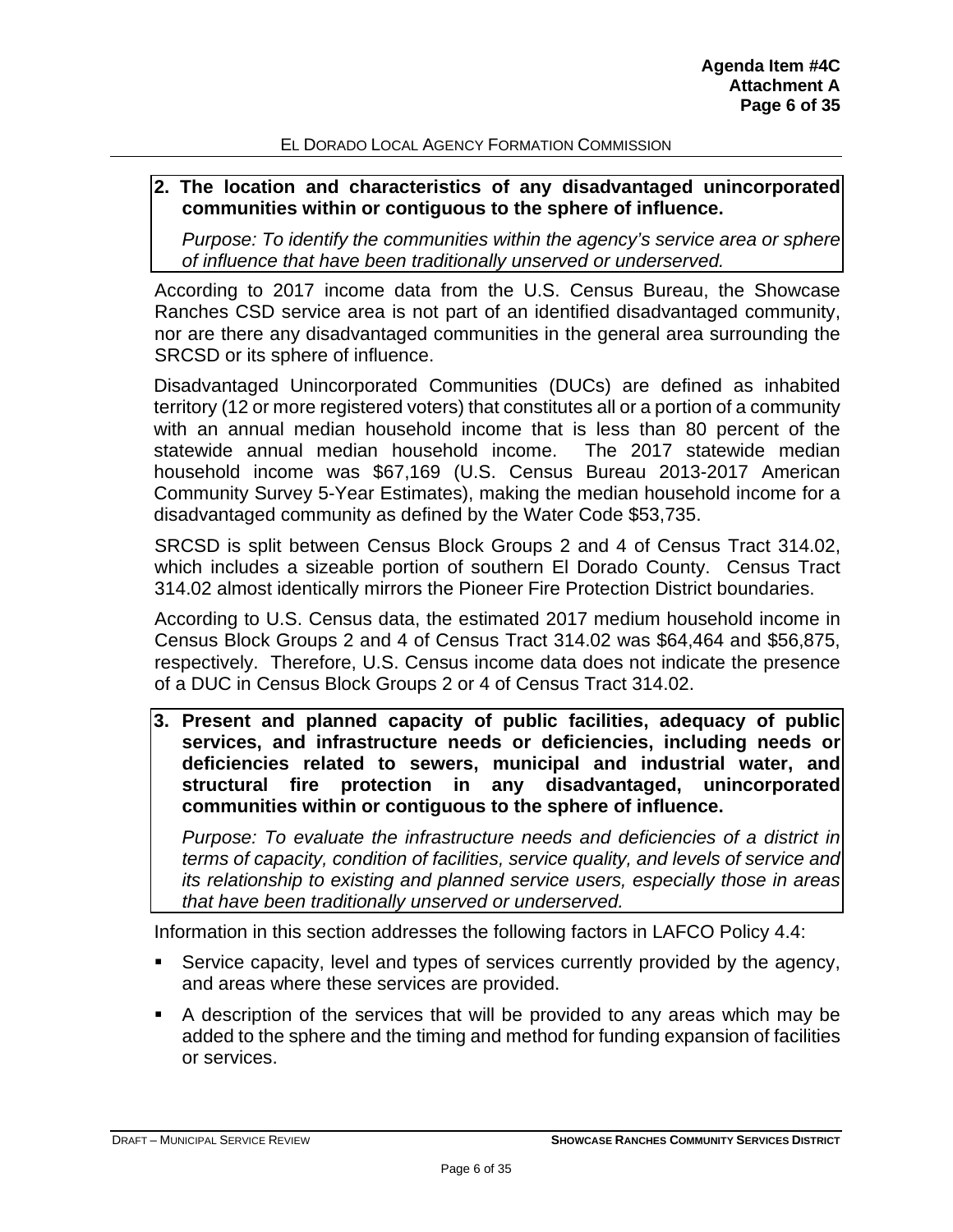This section addresses the adequacy of infrastructure and maintenance programs within the District. There are no Countywide standards for roadway, lake easement, or dam repair and maintenance applicable to special districts, thus it is left to each agency to determine the extent of maintenance programs. The adequacy of the District's roadways and lakes is generally based on the District's self-assessment and resident expectations for overall quality, repair frequency, and availability of District facilities. Dam maintenance is regulated by the State of California through the Department of Water Resources Division of Safety of Dams.

## *Infrastructure and Facilities*

Showcase Ranch CSD's infrastructure consists of 19 roads, a larger community lake and dam, three smaller lakes, and respective easements for each.

#### *Roads*

Showcase Ranch CSD is responsible for the maintenance and repair of approximately 9.72 miles of District roadways within the Showcase Ranches neighborhood. Dorado Canyon Road, approximately 3.04 miles long, is the District's primary roadway. Dorado Canyon runs north and south, providing access in and out of the District from Omo Ranch Road to the south and Fairplay Road to the north. The District also maintains 18 secondary and tertiary roadways totaling approximately 6.68 miles that connect to Dorado Canyon.

| <b>Primary Roads</b> | <b>Secondary Roads</b> | <b>Tertiary Roads</b>     |
|----------------------|------------------------|---------------------------|
| • Dorado Canyon      | ■ Little Spur Rd       | • Little Spur Ct          |
|                      | Corral Trail Rd        | • Sycamore Dr             |
|                      | - Horizon Pass Rd      | <b>- Lone Maverick Rd</b> |
|                      | • Spanish Creek Rd     | Oro Pass Rd               |
|                      | Old Trail Rd           | • Rocky Knoll Ln          |
|                      | ■ Winter Creek Rd      | • Old Fox Rd              |
|                      | ■ Ravine Rd            | ■ Zinfandel Way           |
|                      | ■ Running Creek Rd     | • Loggers Hollow Rd       |
|                      | • Spring Hill Rd       |                           |
|                      | • Nob Hill Dr          |                           |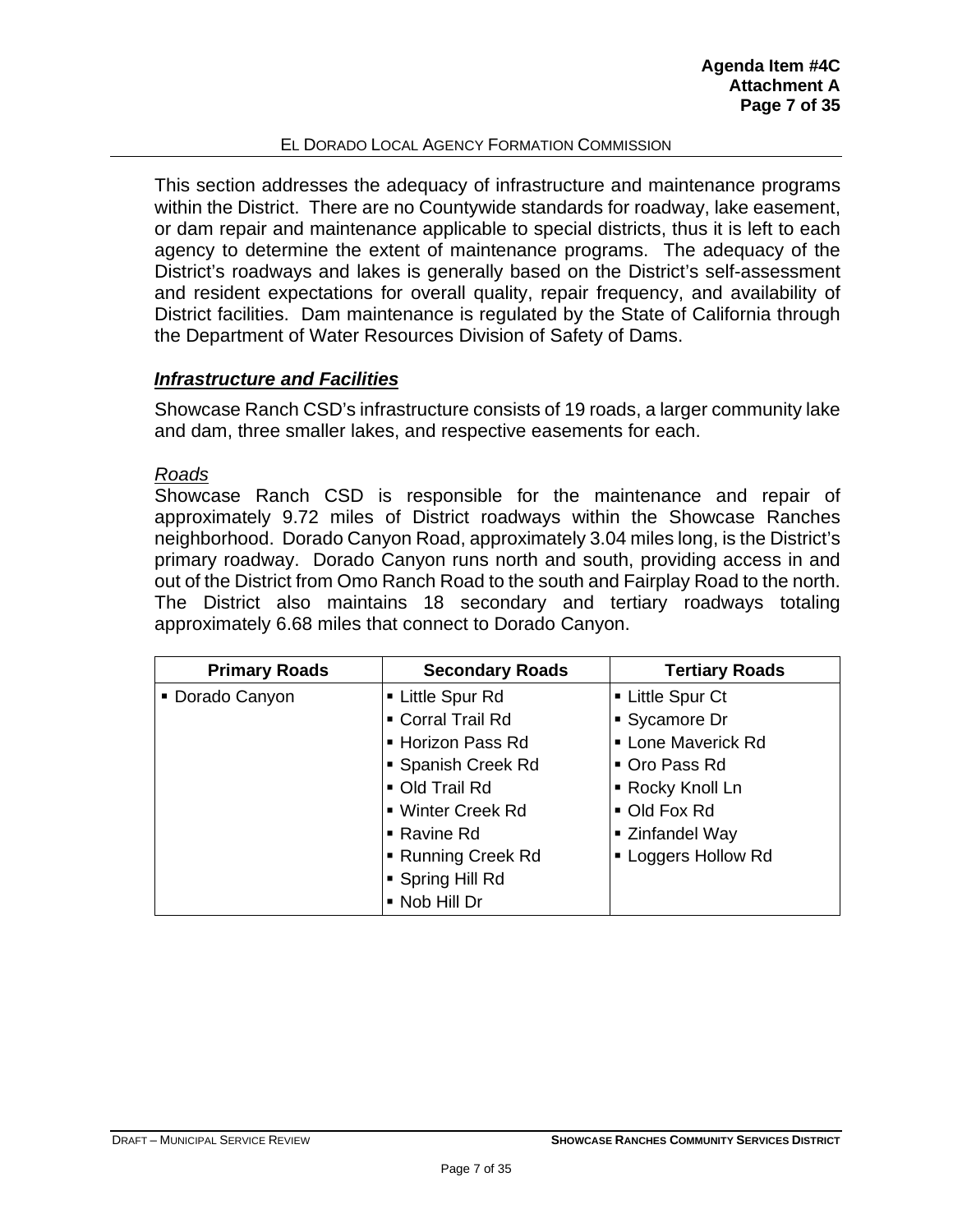

SRCSD provides road maintenance by contracting out for road construction, repairs, and maintenance services. Overall, the roads are repaired every few years, depending on the current condition of the roadway and available funding. Repairs and maintenance are contracted out on an as-needed basis. The District does not own any major roadway maintenance equipment.

Maintenance and repairs are prioritized based on an annual road survey conducted by board members. Directors do a visual inspection of each road and fill out a survey of road conditions independently, then the results are tallied to determine consensus of which roads will require the most needed repairs. The results are used to rank the roads in order of greatest need. Maintenance is performed on roads with the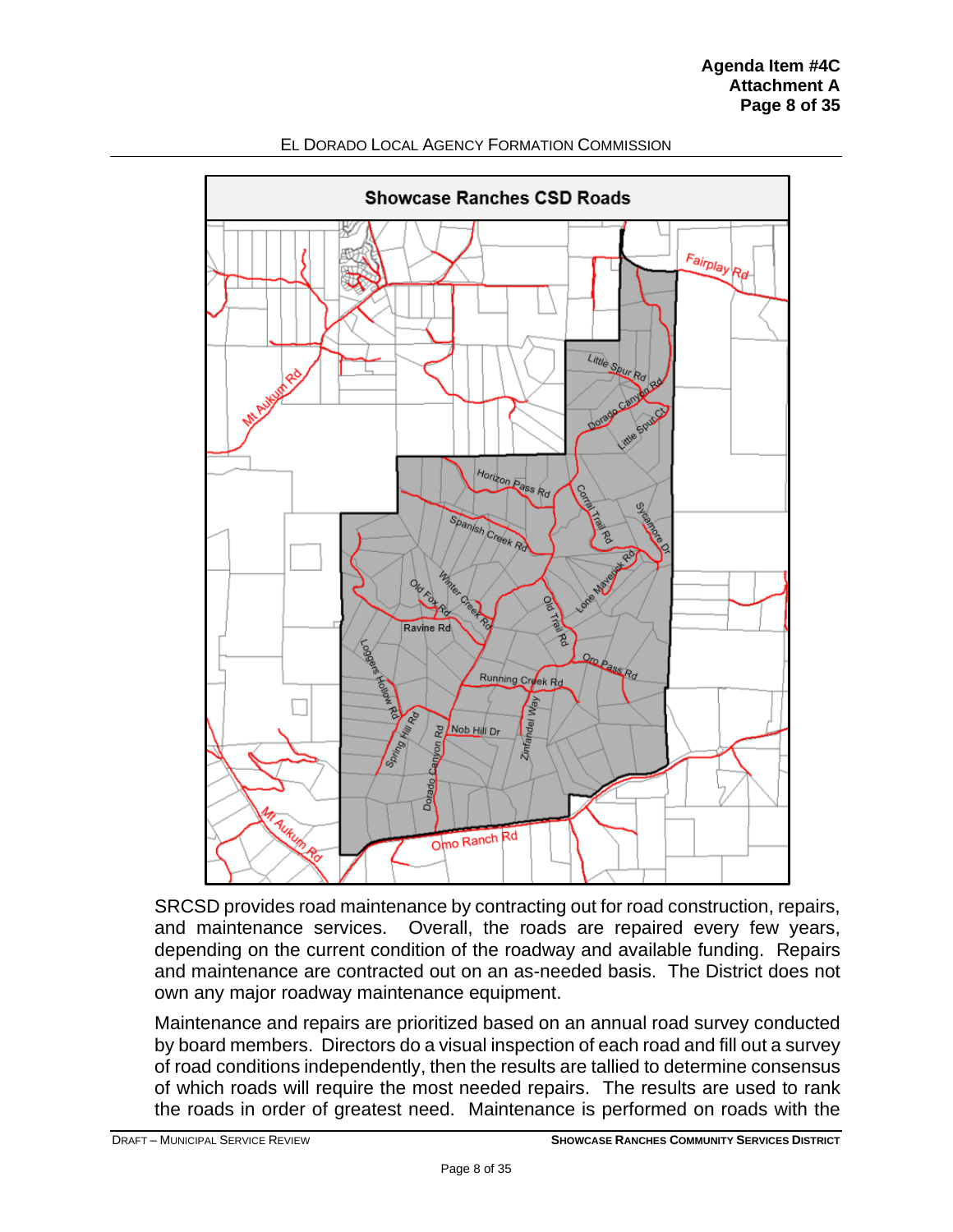lowest rating, continuing on to other roads until the budgeted funds are exhausted. The District's primary road, Dorado Canyon, is the only paved road - the rest are gravel. Typical roadway maintenance services include paving (Dorado Canyon only), pothole repair, sign maintenance, resurfacing, and drainage and culvert maintenance. SRCSD recently obtained a large amount of asphalt grindings at no cost from a local Caltrans job on Omo Ranch Road, which was evaluated by a road contractor for use. Good quality asphalt grindings can be used to "pave" the most deteriorated sections of gravel roads, lesser quality asphalt grindings are used to fill potholes.

The District has indicated that the current condition of the roads is adequate for current roadway usage, but additional maintenance would be preferred to improve the current roadways. Maintenance on the gravel roadways is not always adequate and impacts drainage at several locations, requiring additional maintenance. Due to limited funding, the District does not provide any roadwork beyond basic maintenance. SRCSD does not have plans for future expansion of road infrastructure or construction of facilities.

#### *Lakes*

Showcase Ranches CSD maintains Aukum View Lake, a larger community lake (14 acres), and three smaller lakes: Deer Lake (two acres), Spanish Creel Lake (one acre) and Quail Lake (less than one acre). All four lakes have easements surrounding them, providing access from District roads. Maintenance of these amenities is considered a recreational service, however the lakes and easements are not maintained for use as traditional recreational facilities. Aukum View Lake is used by residents for fishing and small boats; the other three lakes are seasonal during dry years and are not widely used by District residents. At this time, the District performs minimal maintenance, consisting of the clearing of brush and debris, approximately every five to seven years. Showcase Ranches CSD does not have plans for expansion of recreation infrastructure or construction of facilities.

## *Aukum View Dam*

Showcase Ranches CSD is also responsible for the Aukum View Dam, a 32-foot high earthen dam with a maximum capacity to hold 136 acre-feet of water. The Aukum View Dam was built in 1962 and is regulated as a jurisdictional dam by the State of California under the Department of Water Resources Division of Safety of Dams (DSOD).

Jurisdictional sized dams include dams with a height of more than 6 feet with a storage capacity of 50 acre-feet, or dams with a height of more than 25 feet with a storage capacity of 15 acre-feet of water. Jurisdictional height of a dam is used for determining the annual DSOD fee.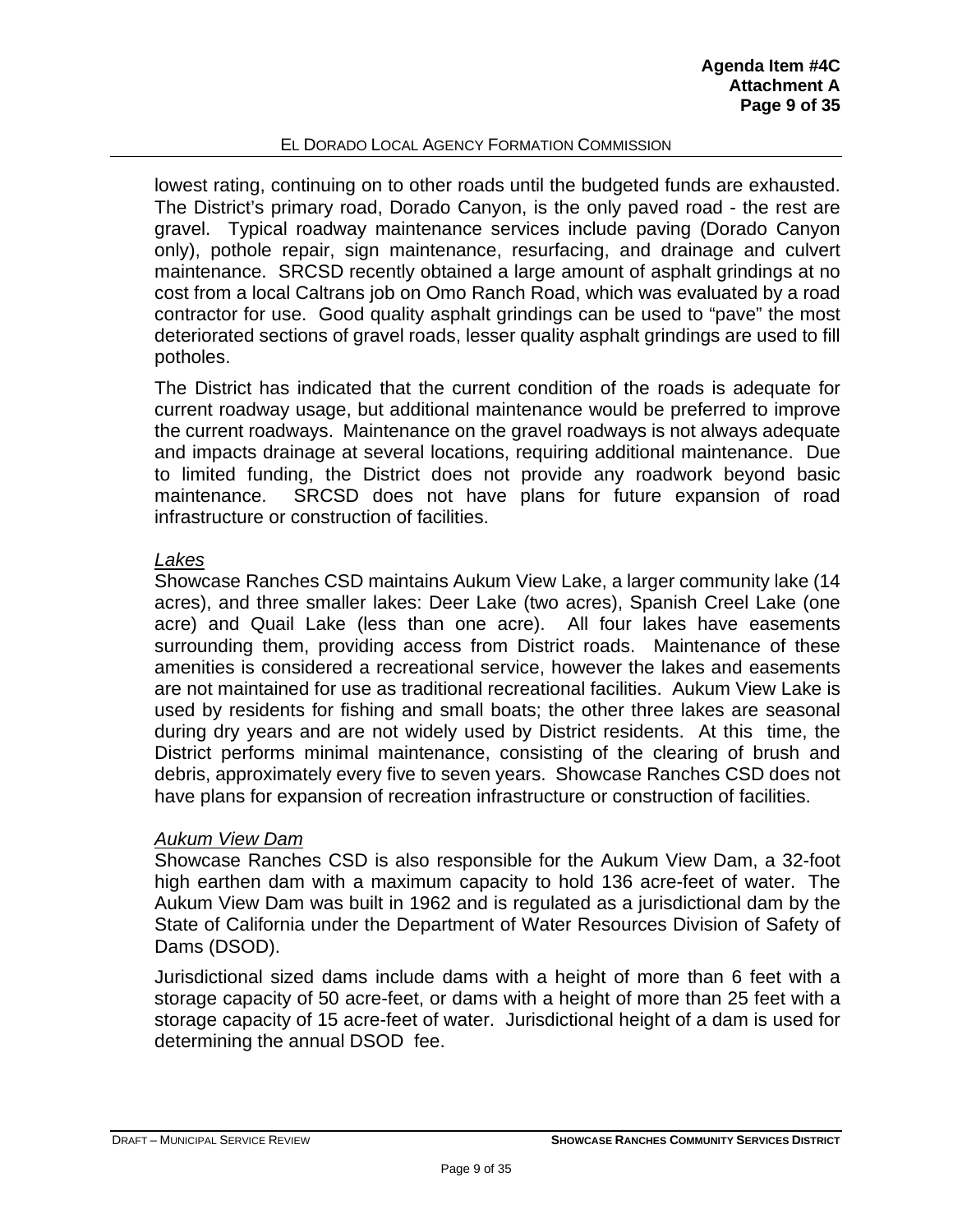### *DSOD Jurisdictional Dams Report*

The Aukum View Dam is inspected annually by the DSOD and the results are published in an annual *Dams Within the Jurisdiction of the State of California* report by the Department of Water Resources DSOD. The most recent report was published September 2018. According to the 2018 DSOD report, the conditional assessment of the Aukum View Dam is satisfactory, which indicates that no existing or potential dam safety deficiencies are recognized. Satisfactory is the highest condition assessment rating given by DSOD. The Aukum View Dam is certified to safely impound water to the elevation specified on the certificate of approval (136 acre-feet) and is not under a reservoir restriction to operate at a level that is lower than the maximum storage level.

DSOD has four classifications for downstream hazards: low, significant, high, and extremely high. The downstream hazard is based solely on potential downstream impacts to life and property should the dam fail when operating with a full reservoir; this hazard is not related to the condition of the dam. Up until 2018, the Aukum View Dam had a downstream hazard classification of low.

In 2018, the DSOD changed the hazard classification for the Aukum View Dam from low hazard to significant hazard, although the DSOD specifically stated that the reclassification was not due to any changes in the condition of the dam or its history. The DSOD issued similar reclassifications to many small jurisdictional dams after the 2017 failure of the Oroville Dam.

Immediately downstream from the Aukum View Dam is a small valley with several residences sitting above the level of the valley. In the event of a dam leak or failure, the valley would be flooded, but the residences would not likely be effected. Based on this, it is the SRCSD Board's opinion that the change in classification was unwarranted. The District is currently attempting to renegotiate this change.

#### *Inundation Maps and Emergency Action Plans*

In 2017, the California Legislature passed a law requiring all state jurisdictional dams with a significant hazard rating or higher to develop inundation maps and emergency action plans (EAPs). An inundation map shows flooding that could result from a hypothetical failure of a dam or its critical appurtenant structure and is required to be updated at a minimum of every 10 years. An emergency action plan is based on an approved inundation map. DSOD reviews and approves inundation maps before they are made available to the public on the DSOD's Inundation webpage. The Governor's Office of Emergency Services OES reviews and approves the EAPs.

Mandated deadlines for EAPs are based on each dam's hazard classification (extremely high, high, or significant). SRCSD has until January 1, 2021 to submit its EAP for Aukum View Dam, based on its significant hazard classification. Specific deadlines apply only to the EAPs, but the EAPs are based on the approved inundation maps; therefore, the DSOD recommends dam owners submit inundation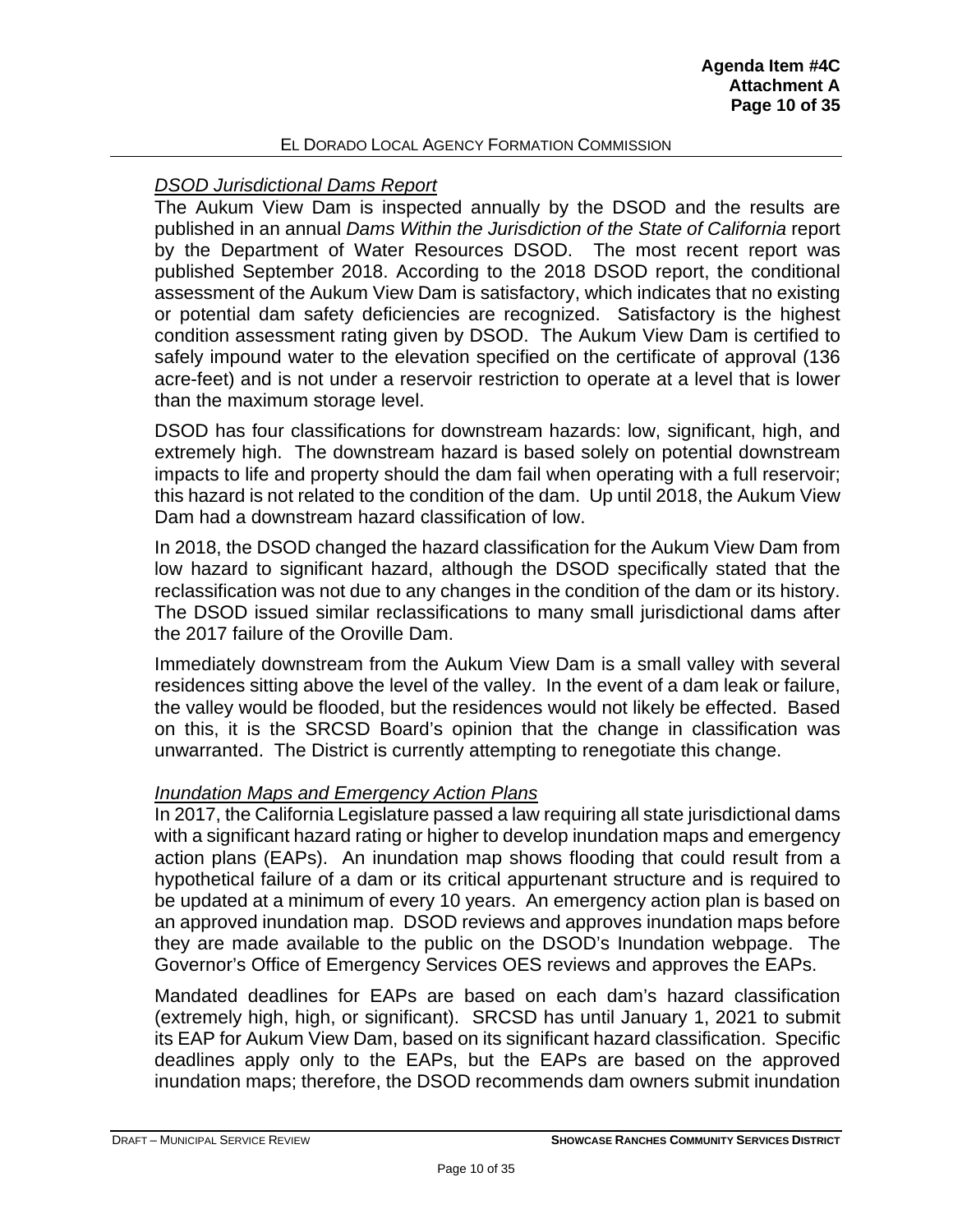maps to DSOD at least six months prior to the EAP deadline to allow for enough time for review and approval.

#### **4. Financial ability of agencies to provide services.**

*Purpose: To evaluate factors that affect the financing of needed improvements.*

Information in this section addresses the following factors in LAFCO Policy 4.4:

**Financial capabilities and costs of service.** 

#### *Funding and Budget*

This section analyzes the financial operations of the District, including financial statements, audits, and other budgetary documents, to assess its long-term financial viability. Annual financial statements, audits, and budget actuals and projections from fiscal years (FY) 2013-14 through 2019-20 were reviewed to determine the fiscal status of the District. Some of the information was obtained from the County Auditor-Controller's published special district budget reports, some was obtained directly from the District. For consistency, actual budget numbers included in the table below were taken directly from SRCSD budgets and financial audits, unless otherwise noted.

| District Revenues, Expenditures and Net Assets - FY 2013-14 to 2017-18 |                     |                                            |          |                     |                                     |  |  |  |  |
|------------------------------------------------------------------------|---------------------|--------------------------------------------|----------|---------------------|-------------------------------------|--|--|--|--|
|                                                                        | 2015-16<br>(Actual) | 2016-17<br>2017-18<br>(Actual)<br>(Actual) |          | 2018-19<br>(Actual) | 2019-20<br>(Adopted by<br>District) |  |  |  |  |
| <b>Beginning Fund</b><br><b>Balance</b>                                | \$5,457             | \$20,974                                   | \$32,060 | \$38,723            | \$15,259                            |  |  |  |  |
| <b>Property Taxes</b>                                                  | \$11,636            | \$12,032                                   | \$12,725 | \$13,736            | \$12,000                            |  |  |  |  |
| Direct Charges -<br>Special Tax                                        | \$18,204            | \$17,750                                   | \$17,750 | \$17,750            | \$17,750                            |  |  |  |  |
| State OES Special<br>Funds                                             | \$0                 | \$0                                        | \$3,093  | \$0                 | \$0                                 |  |  |  |  |
| <b>FEMA Special Funds</b>                                              | \$0                 | \$0                                        | \$12,373 | \$0                 | \$0                                 |  |  |  |  |
| <b>Transfer from Audit</b><br><b>Reserves</b>                          | \$7,000             | \$0                                        | \$0      | \$0                 | \$0                                 |  |  |  |  |
| <b>New Revenue</b>                                                     | \$36,839            | \$29,782                                   | \$45,941 | \$31,486            | \$29,750                            |  |  |  |  |
| <b>TOTAL REVENUE</b>                                                   | \$42,297            | \$50,756                                   | \$78,001 | \$70,209            | \$45,009                            |  |  |  |  |
| SDRMA Liability /<br>Special Event Insurance                           | \$936               | \$939                                      | \$1,070  | \$993               | \$1,000                             |  |  |  |  |
| Dam (DOSD) Fees                                                        | \$5,416             | \$5,678                                    | \$5,700  | \$9,200             | \$9,500                             |  |  |  |  |
| Dam Maintenance /<br>Weed & Rodent<br>Abatement                        | \$100               | \$0                                        | \$2,021  | \$158               | \$0                                 |  |  |  |  |
| <b>CSDA Membership</b>                                                 | \$149               | \$159                                      | \$167    | \$177               | \$175                               |  |  |  |  |
| <b>Office Expenses</b>                                                 | \$79                | \$24                                       | \$0      | \$0                 | \$100                               |  |  |  |  |
| Professional Services-<br>Water Rights                                 | \$460               | \$463                                      | \$459    | \$687               | \$500                               |  |  |  |  |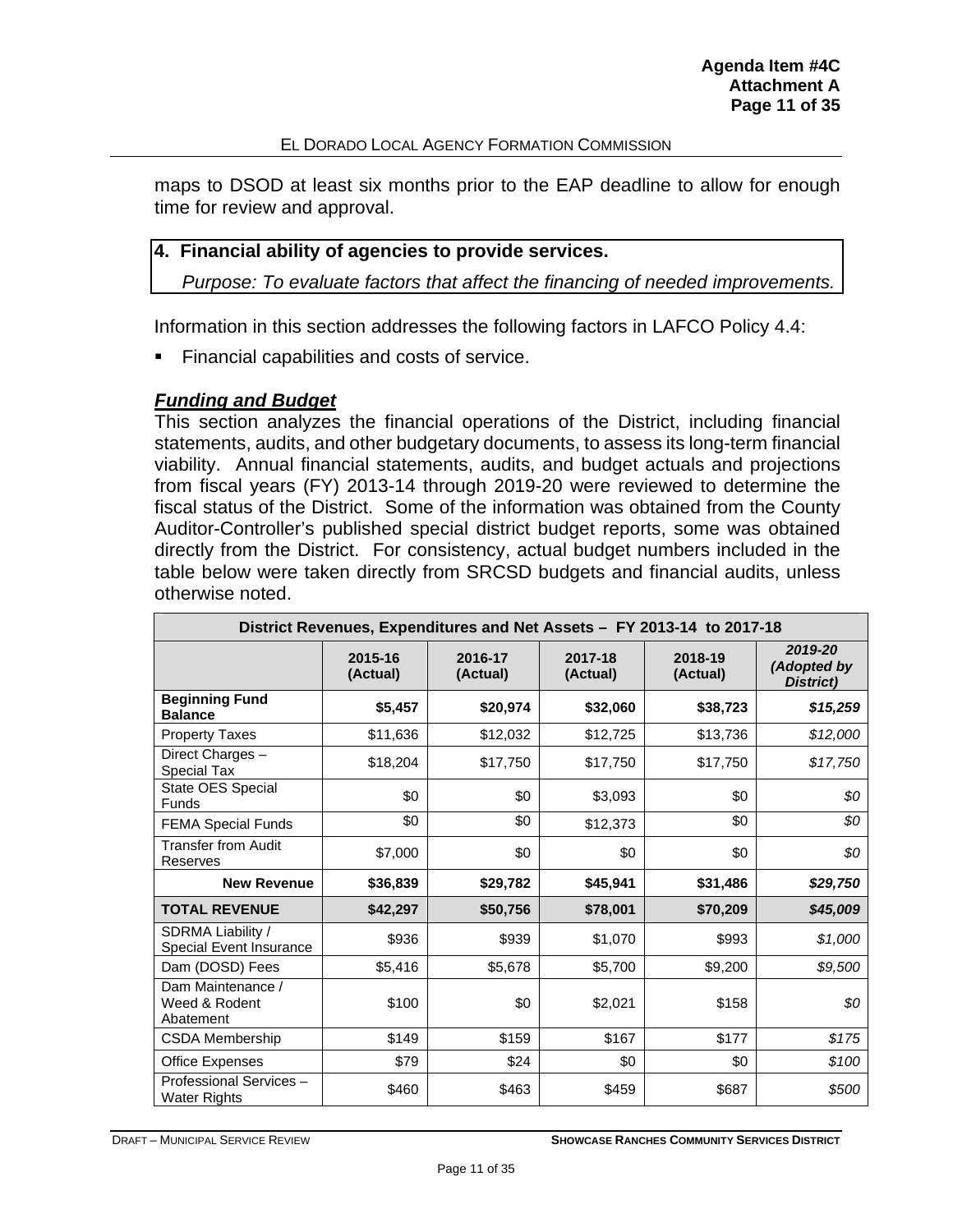| Road Construction /<br>Maintenance         | \$408    | \$3,910  | \$23,576 | \$28,565 | \$35,000                  |
|--------------------------------------------|----------|----------|----------|----------|---------------------------|
| LAFCO Admin, Fee                           | \$47     | \$28     | \$25     | \$26     | \$30                      |
| <b>Auditing Services</b>                   | \$6,000  | \$0      | \$0      | \$0      | \$2,000                   |
| <b>Public/Legal Notices</b>                | \$91     | \$103    | \$20     | \$68     | \$100                     |
| Rent & Lease:<br>Equipment & PO Box        | \$68     | \$70     | \$72     | \$76     | \$200                     |
| Repayment of Debt-<br>Loan for Dam Repairs | \$1,570  | \$1,570  | \$1,570  | \$0      | \$0                       |
| <b>Total Expenses</b>                      | \$15,323 | \$12,945 | \$34,860 | \$39,950 | \$48,605                  |
| Reserves for Dorado<br>Canyon              | \$5,000  | \$5,000  | \$5,000  | \$5,000  | \$5,000                   |
| Reserves for Mt Aukum<br>View Dam          | \$1,000  | \$1,000  | \$1,000  | \$10,000 | \$10,000                  |
| <b>Total Reserves</b>                      | \$6,000  | \$6,000  | \$6,000  | \$15,000 | \$15,000                  |
| <b>TOTAL EXPENSES /</b><br><b>RESERVES</b> | \$21,323 | \$18,945 | \$40,860 | \$54,950 | \$63,605                  |
| <b>Ending Fund Balance</b>                 | \$20,973 | \$31,811 | \$37,141 | \$15,259 | (\$18,596)<br>(Estimated) |

El Dorado County handles the District's fiscal administration. All of the District's funds are deposited into the County Treasury. The County Auditor's office manages the District's receivables and payables. SRCSD submits payment requests or reimbursements to the County, which in turn sends payments to contractors.

#### **Revenue**

Community services districts in El Dorado County typically rely upon property taxes, special assessments and/or special taxes, and volunteers to provide various maintenance and other services. Showcase Ranches CSD is financed primarily through property taxes and a voter-approved special tax, which are relatively stable sources of income. SRCSD does not charge any rates for services, which is appropriate for the type of services provided. Total revenues exceeding expenditures are carried over to the next fiscal year.

#### *Property Taxes*

Showcase Ranches CSD receives an increment of 5.1537% of the property taxes collected from each of the 146 assessed parcels within the District, which amounts to approximately \$12,000-\$14,000 annually. There are 145 physical parcels within the CSD, but 146 assessed parcels, because one of the physical parcels also contains a manufactured home which is assessed separately from the land it is on. This parcel has two assigned assessment numbers, each of which are liable for advalorem property taxes and any direct charges levied. Ad-valorem property taxes are calculated and collected by the County and transferred to the District. Property tax revenue can fluctuate slightly from year to year as the result of normal changes in property taxes.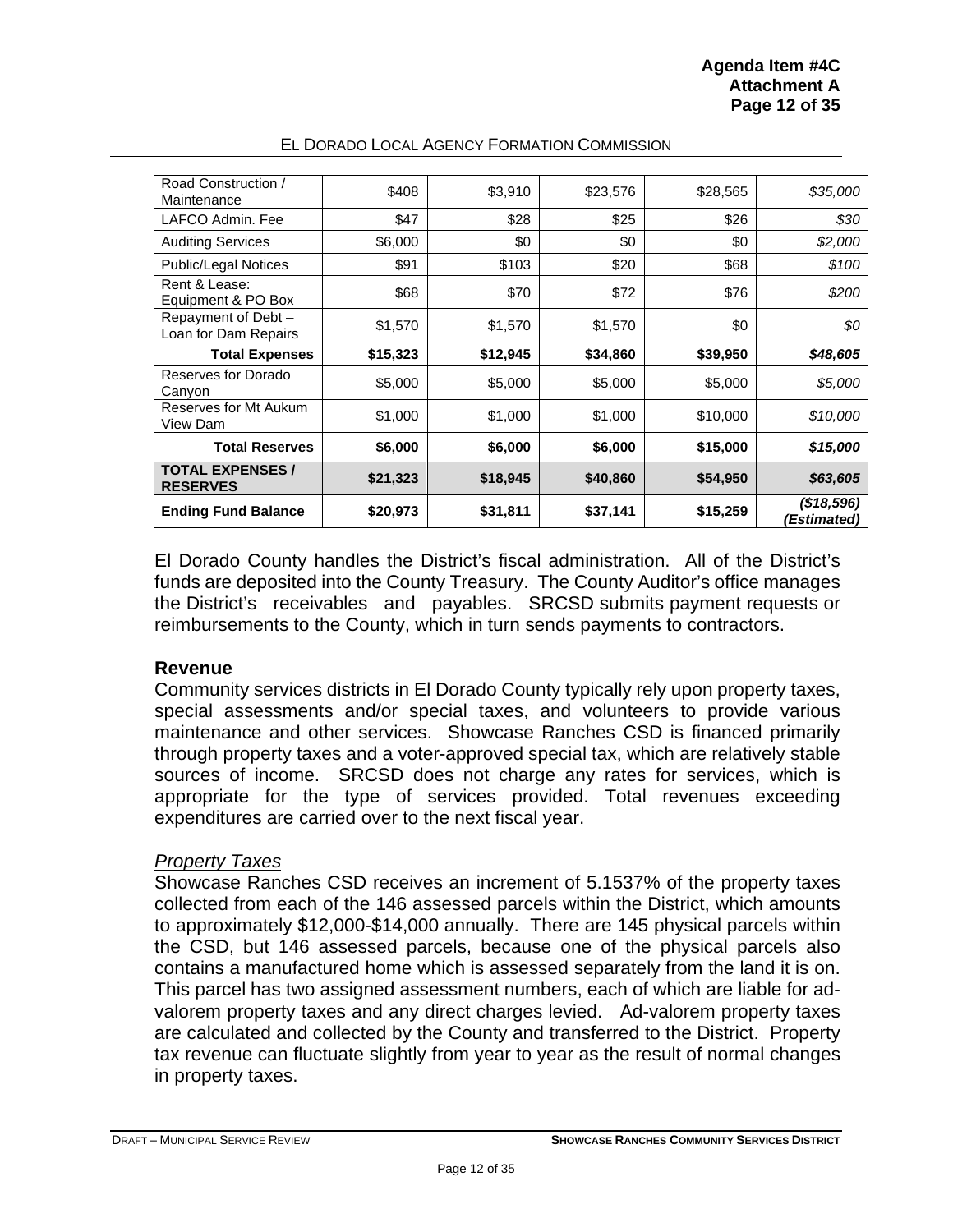## *Special Taxes*

Special districts have the option to levy additional assessments or special taxes upon the parcels within their boundaries, subject to voter approval. Properties within SRCSD are assessed \$125 annually for the purposes of maintaining and improving the roadway, dam and lakes infrastructure and for other lawful purposes of the District. The tax amounts to approximately \$17,000-\$18,000 annually from the 146 assessed parcels in the District.

The \$125 special tax rate has been in place since it was approved by voters in 1984. Based on the annual appropriations limit for SRCSD, the current special tax is not fully sufficient to fund the activities of the District. The Board has made four previous attempts to raise the special tax amount in the past, but all attempts were rejected by the voters. The Board consistently discusses the need to raise the special tax rate, and will possibly put another measure on the ballot again sometime in the future; however no date has been determined. Residents attending District board meetings have stated that they are in favor of increasing the special tax up to \$250 per parcel; however residents who are engaged in District activities and meetings may be more likely to approve an increase over other District residents.

## *Grants*

Showcase Ranches CSD has successfully applied for and received grant funds from the Federal Emergency Management Agency (FEMA) and the State Office of Emergency Services (OES) twice since 2006-07, under FEMAs Hazard Mitigation Grant Program (HMGP). The Public Assistance portion of the HMGP is to provide assistance to state and local governments and certain private nonprofit organizations for actions taken to prevent or reduce long term risk to life and property from natural hazards. Under the HMGP, FEMA provides up to 75 percent of the funds for mitigation projects, the remaining 25 percent can come from a variety of sources, including the state and local government. In both of these grant scenarios, funding was also provided by OES and SRCSD.

In 2006-07, SRCSD pursued disaster reimbursements through FEMA's HMGP due to storm damage under Disaster Declaration DR-1628 (California Severe Storms, Flooding, Mudslides, and Landslides), which included 13 Northern California counties. The 2006-07 disaster funding totaled \$52,421 (\$39,659 from FEMA, \$12,762 from OES).

In 2016, FEMA reached out to SRCSD after a series of winter storms to inquire whether they were interested in applying for grant funding from the HMGP again, under Disaster Declaration DR-4308 (California Severe Winter Storms, Flooding, Mudslides), which included 20 primarily Northern California counties. At FEMA's encouragement, the District filled out the required forms and submitted them to FEMA. Based on damage to at least nine of the District's gravel roads, Showcase Ranches CSD received \$15,466 in disaster funding to repair the roads (\$12,373 from FEMA, \$3,093 from OES).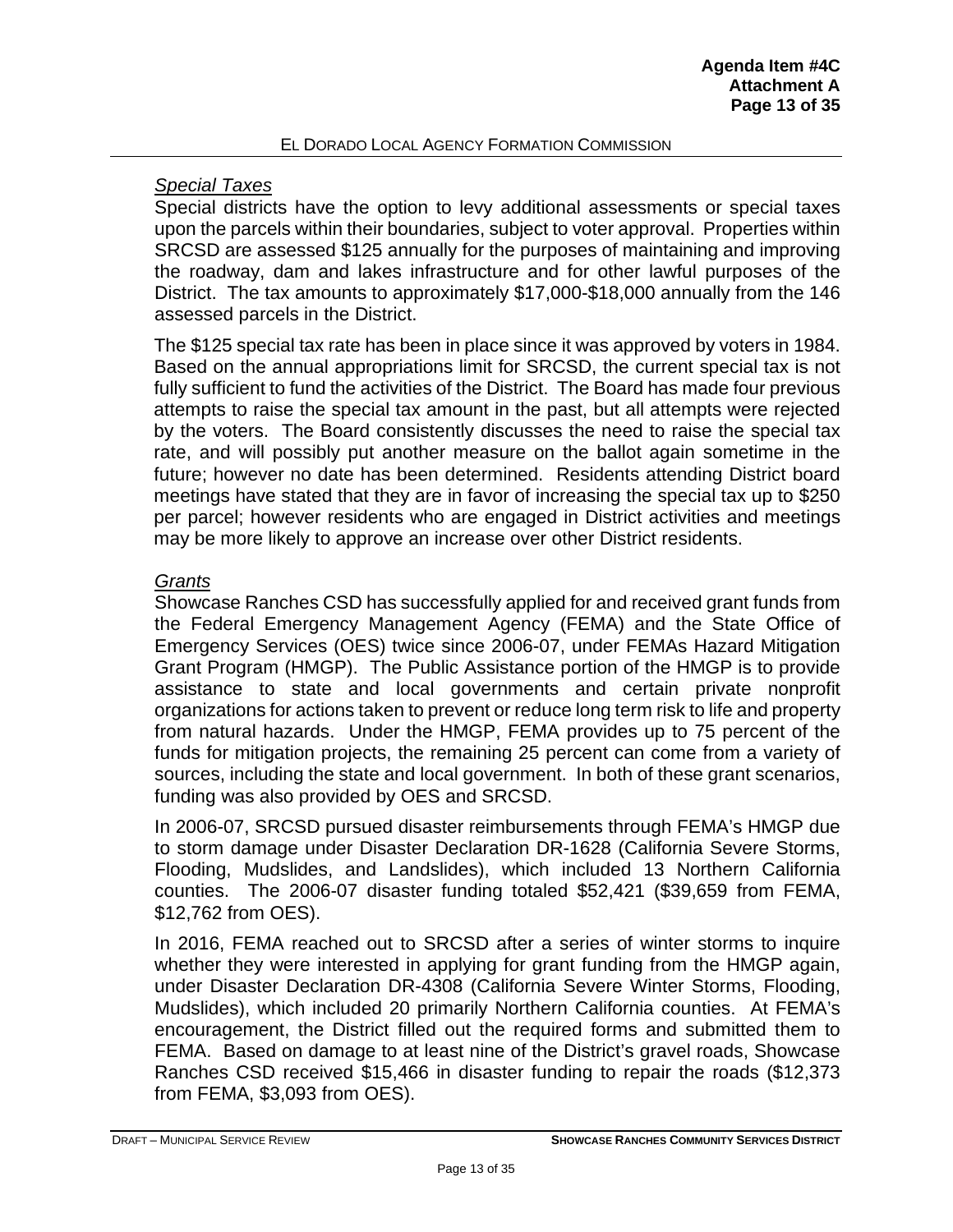The FEMA grants were issued as a Permanent Work classification, under Category C – Roads and Bridges Repair of roads, bridges, and associated features, such as shoulders, ditches, culverts, lighting, and signs. Work under Category C is separate from, and does not include, dams.

## **Expenses**

## *Roads*

SRCSD's largest expense is road maintenance, which is also the least fixed of all of the District's expenses. While other expenses are all relatively stable from year to year, annual expenditures can vary significantly due to changes in the amounts spent on road maintenance. Variations in annual road maintenance also causes the District's end of year fund balance to fluctuate, which is not uncommon for smaller, limited-purpose special districts.

Typically, SRCSD accumulates funds annually and expends accumulated funds for roadway maintenance in varying amounts every few years, as needed. The District appears to be financially stable and is able to recover from periodic large roadway maintenance expenditures. SRCSD's budget is balanced and audited financial statements generally concur with the budget.

## *DSOD Dam Fees*

SRCSD's second largest expense are DSOD dam fees, which have steadily increased in recent years. In 2012, the DOSD fee was less than \$4,500; in 2018, the DSOD the fees increased to \$9,200, more than doubling in six years. The DSOD has only two categories of dams, non-jurisdictional and jurisdictional. Jurisdictional dam fees are based solely on dam height, not maximum capacity. This results in a system in which small dam owners like SRCSD can pay the same rate as larger dams with a much higher capacity based on lake width and depth, but a similar dam height. SRCSD currently pays more than \$40 per acre-foot, a very high rate compared to many large dam owners. According to the District, the fee increase is making it increasingly difficult to maintain regular road maintenance.

In addition, new State requirements for inundation mapping and emergency action plans are expected to be very costly for SRCSD. According to the DSOD, the cost of a map can vary significantly based on the available information and the complexity of the work involved. Based on a recent quote SRCSD obtained from a local engineering firm, the inundation map would cost the District \$8,000. SRCSD plans to prepare its own emergency action plan, based on guidelines published by the DSOD.

Showcase Ranches CSD has formally objected to the proposed regulations and fees, based on the recent significant hazard reclassification. A SRCSD Board has addressed the issue with the DSOD through multiple public hearings and written statements suggesting alternatives for small rural dams. SRCSD is working collectively with other small CSDs facing the same dam issues and its local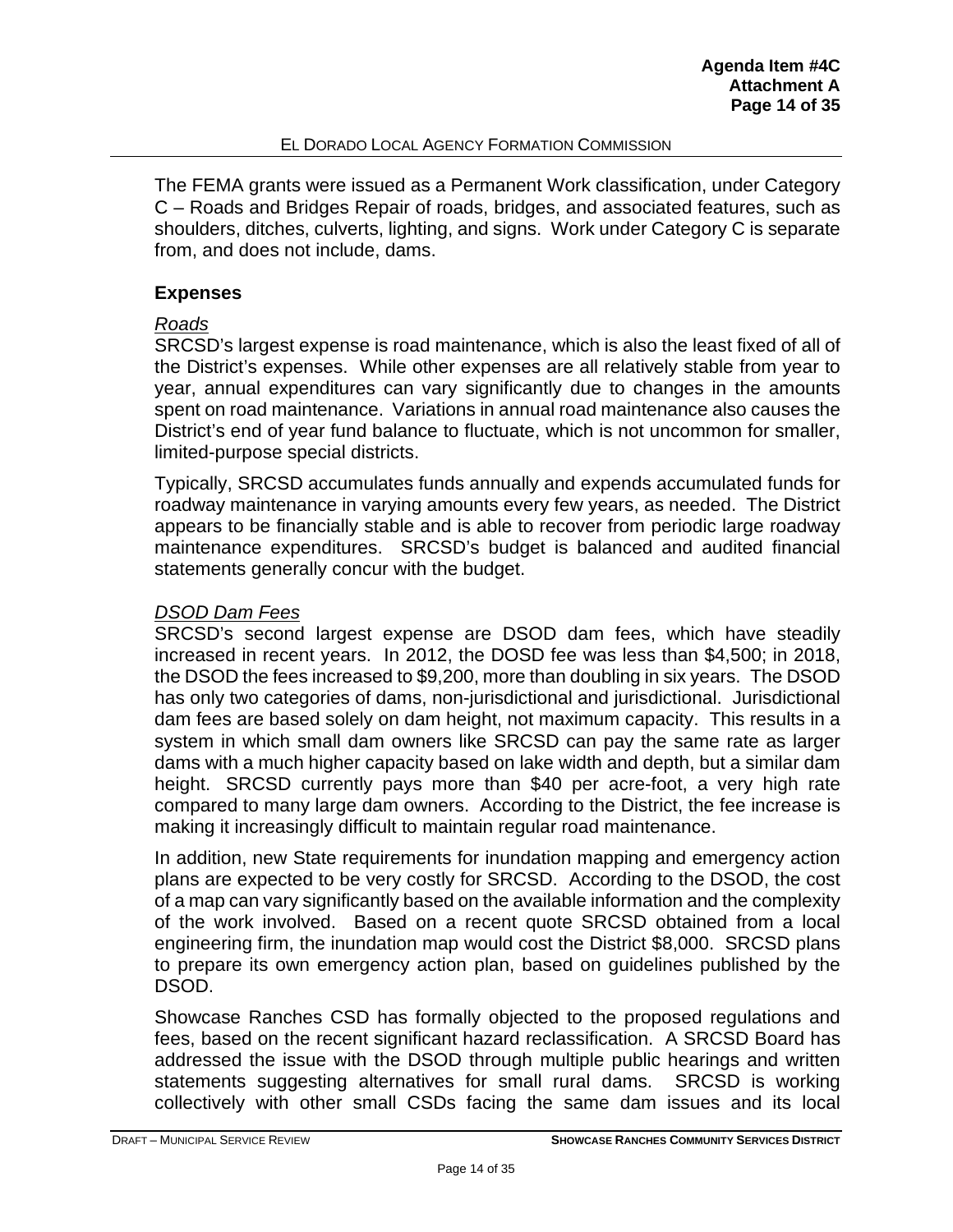Assembly District representative to mitigate the DSOD dam fees at the legislative level.

Although the DSOD has stated it is sympathetic to small dam owners, it is not clear if it can effectively change the new policies and requirements. The best recourse for avoiding the cost of the inundation mapping and EAP requirements in 2020 is to appeal the recent reclassification of Aukum View Dam from low hazard to significant hazard. If the Aukum View Dam were classified as low hazard, the new inundation mapping and EAP requirements would no longer apply. SRCSD is also working with El Dorado County's Geographic Information System (GIS) Department and the DSOD to make an appeal in 2019. While the board is hoping for the best in regards to the fees, it is budgeting for significant costs in relation to these new requirements.

## *Other*

Showcase Ranches CSD pays the Department of Water Resources (DWR) an annual water rights fee of approximately \$500, for stream water that is diverted into the Aukum View, Deer, and Spanish Creek Lakes. SRCSD collects monthly water level data and reports the data to the DWR annually.

## *Debt*

In FY 2012-13, Showcase Ranches CSD took out a no-interest, private loan for necessary repairs to the Aukum View Dam. The \$7,850 loan was needed to pay for dam repairs that been previously deferred. The District repaid the loan in five annual payments of \$1,570, with the final payment made in FY 2017-18. SRCSD does not currently have outstanding debts.

## **Reserves**

## *Dorado Canyon Road Reserves*

SRCSD budgets \$5,000 annually into a reserve account in order to pay for periodic maintenance and repair of Dorado Canyon Road, the CSD's single paved road. Large maintenance projects are scheduled and contracted approximately every 6- 7 years, as sufficient funds become available. The Dorado Canyon reserve fund has a balance of \$25,000 as of the FY 2019-20 budget.

#### *Aukum View Dam Reserves*

Up until recently, Showcase Ranches CSD has budgeted \$1,000 annually into a reserve account for maintenance on the Aukum View Dam. Due to the increase in DSOD dam fees and the new mapping inundation and emergency action plan requirements, the Board increased that amount to \$10,000 in 2018-19. The Aukum View Dam reserve fund has a balance of \$20,000 as of the FY 2019-20 budget

#### **Cost Avoidance Opportunities**

SRCSD appears to be utilizing a sufficient range of cost avoidance opportunities to reduce costs. The District contracts for services through a competitive bidding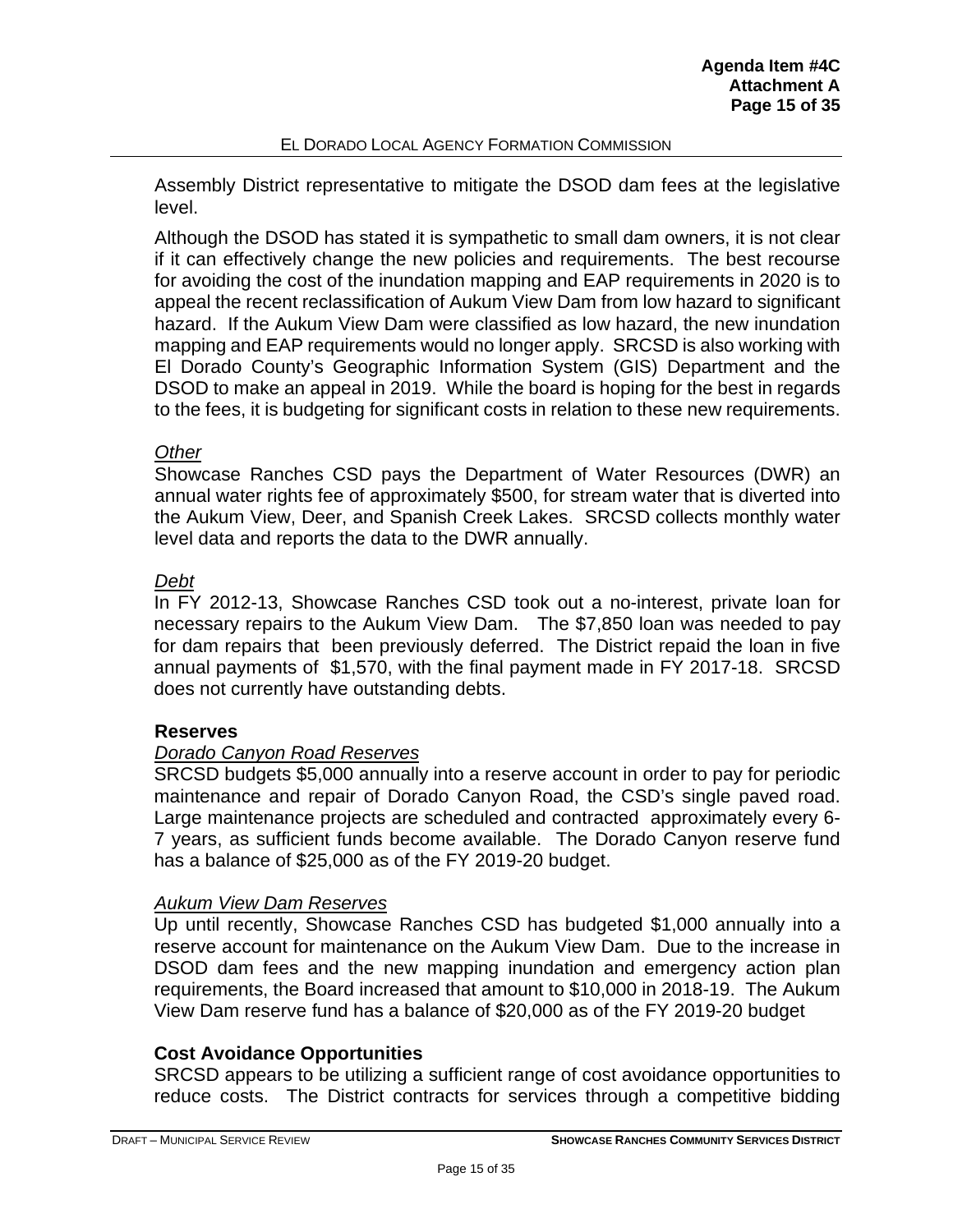process, utilizes volunteers for some minor road maintenance and weed abatement, and pooling of insurance funds.

The District utilizes a competitive bid process for the maintenance and upgrades of the roadways. Requests for proposals are circulated, depending on the need and the availability of funds, approximately every few years. The competitive bid process allows the District to select the lowest cost qualified contractor to provide services; however, the potential savings are often directly related to the number of responses; a shortage of responses reduces the pool of qualified contractors to choose from.

The lakes and their respective easements within are minimally maintained; primarily consisting of brush and debris clearing. SRCSD used to contract out for weed and rodent abatement, but in recent years the District has saved money by purchasing herbicide for roadside spraying and rodent traps and poison for use on the dam and having one of the Board members voluntarily do the spraying and set the traps.

Showcase Ranches CSD also utilizes community and board member volunteers to perform some minor roadway repairs to help mitigate damages to the District's gravel roadways, which helps keep costs down for all residents. Minor improvements include pothole filling and culvert clearing. The CSD organizes periodic neighborhood volunteer parties and supplies gravel for resident use on side roads.

SRCSD is a member of the California Special Districts Association (CSDA), which provides insurance services through the Special District Risk Management Authority (SDRMA), a joint powers agreement among 200 special districts and other agencies. This form of pooled insurance allows the District to reduce insurance costs for the District. SRCSD typically gets a discounted premium through SDRMA, based on submitting the annual SDRMA questionnaire on time and no claims within the past five years. CSDA also provides one hour of free legal advice annually.

Showcase Ranches CSD has also taken steps to replace its annual audits with a simpler financial reconciliation process, available through recent legislation sponsored by the CSDA.

No additional cost avoidance opportunities have been identified that would result in a significant reduction in costs associated with service provision.

## **Financing Constraints and Opportunities**

The District has been able to achieve a balanced budget by limiting some maintenance and repair work to high priority areas. Property taxes and the districtwide special tax appear to be currently adequate for high priority maintenance and repairs; however, additional funding is necessary for lower priority deferred roadway maintenance and additional recreational upgrades and maintenance.

Additional financing opportunities include increasing the special tax under Proposition 218, which requires a two-thirds voter approval in order to pass. SRCSD has made multiple attempts to increase the special tax amount from the current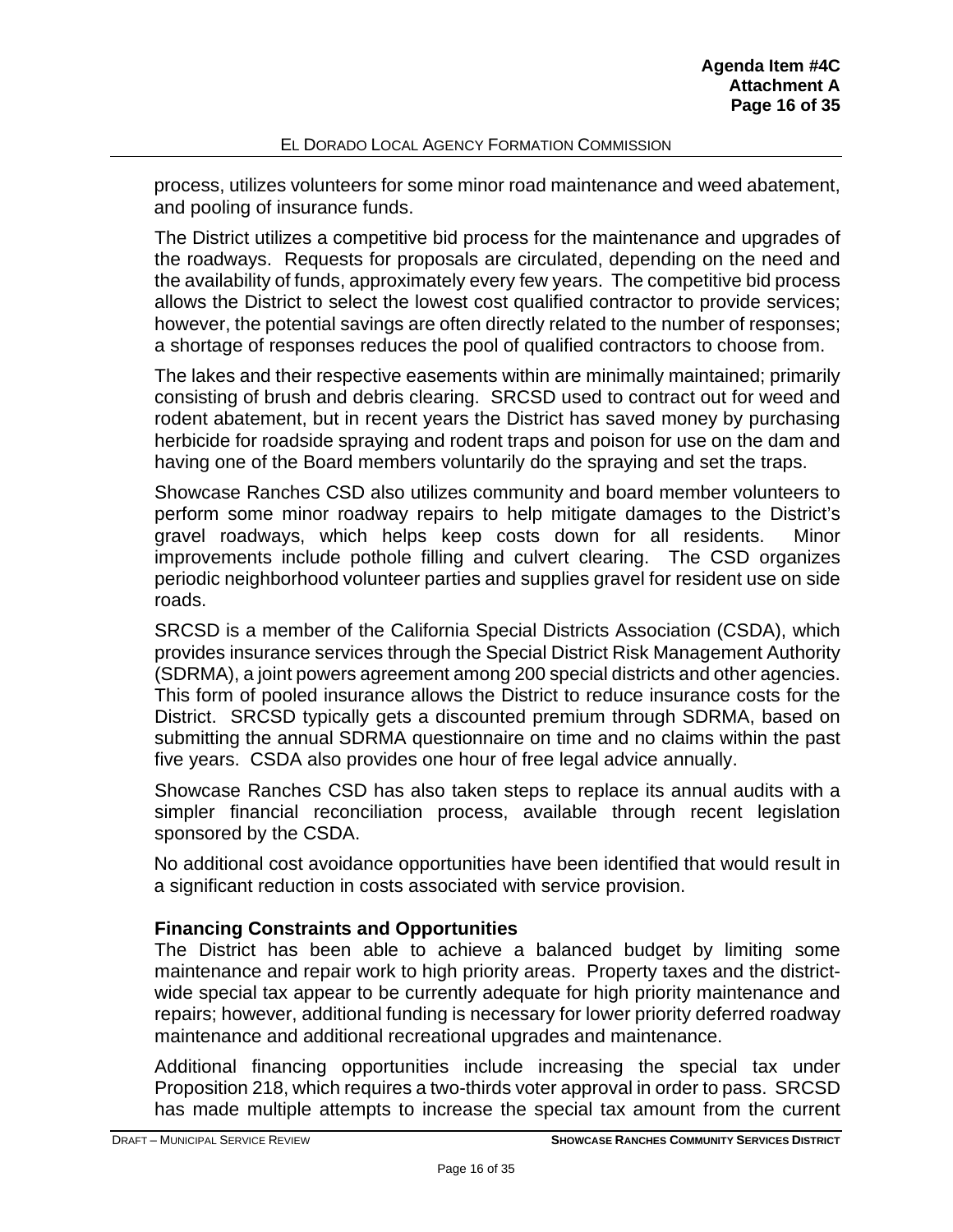\$125, but each time any increase was voted down. No additional financing opportunities have been identified.

#### **5. Status of, and opportunities for, shared facilities.**

*Purpose: To evaluate the opportunities for a jurisdiction to share facilities and resources to develop more efficient service delivery systems.*

This section addresses the sharing of facilities by Showcase Ranches CSD, and the potential for the District to utilize additional facilities sharing options in order to reduce costs or increase efficiency within its operations.

SRCSD contracts out road construction, repairs, and maintenance services. The District does not own any equipment and does not share any facilities with other service providers. SRCSD is not within close proximity to any other local entity that provides similar (road maintenance and/or dam and lake easement) services; therefore, no significant opportunities for shared facilities have been identified.

#### **6. Accountability for community service needs, including governmental structure and operational efficiencies.**

*Purpose: To consider Government structure options, including advantages and disadvantages of consolidation or reorganization of service providers; an evaluation of management efficiencies; and local accountability and governance.*

Information in this section addresses the following factors in LAFCO Policy 4.4:

 An analysis of the effects of a proposed sphere of influence on other agencies and their service capabilities.

#### *Administration and Management*

#### **Board of Directors**

SRCSD is an independent special district, governed by a Board of Directors that acts as the authoritative and legislative body of the entity. The Board of Directors is composed of five members, required to live within District boundaries, elected by the registered voters within the District to four-year staggered terms. Board elections are held every two years, with two or three terms expiring at the same time. Board members do not receive a stipend. The District has stated in the past that there is a low level of interest among residents to serve on the board, which may affect the District's ability to operate if the board is unable to meet a quorum.

District board meetings are held quarterly on the second Thursday of each month at 7:00 pm at Pioneer Fire Station 38, located at 7061 Mt Aukum Road, Mt. Aukum. Additional meetings are held as necessary. Meeting notices and agendas are posted on the white bulletin boards at the north and south entrances to the District at either end of Dorado Canyon Road, and at the Mt. Aukum Post Office, at least 72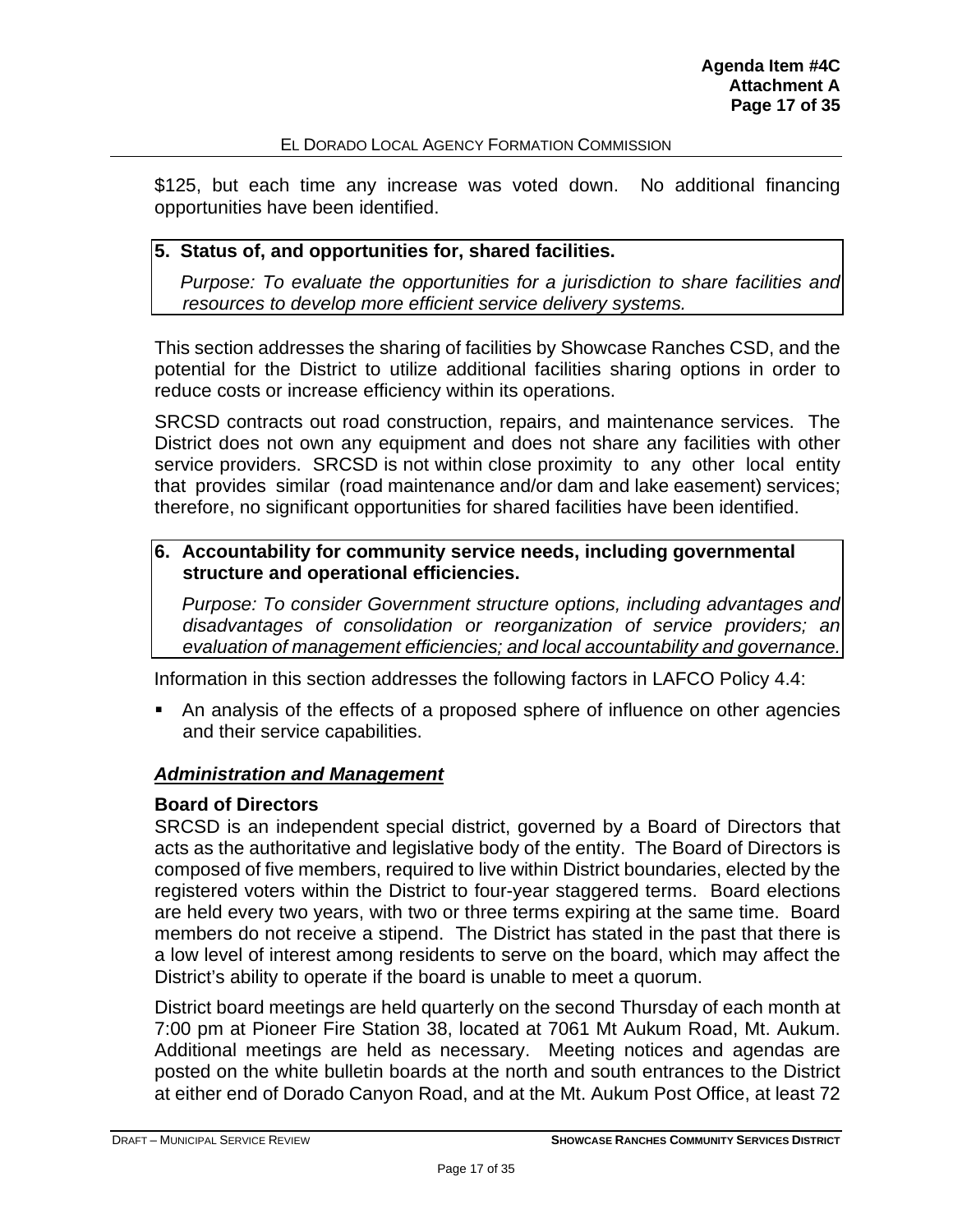hours prior to the board meeting. Board meetings and notices appear to be consistent with Brown Act requirements, which govern open meetings for local government bodies, allowing adequate opportunities for public involvement and input at meetings.

### **Personnel and Staffing**

Showcase Ranches CSD does not have any paid employees, but it does have an unpaid general manager, a position which is required by Government Code Section 61240. The general manager is responsible for administering contracts on behalf of the Board of Directors. The effort and time to recruit and appoint the general manager was difficult, due to the volunteer nature of the position. The District also has an unpaid clerk position which the Board is trying to fill, but due to similar obstacles it is currently vacant.

The District hires contractors for roadway maintenance and other services when necessary, and utilizes community and board member volunteers for minor roadway repairs and weed and rodent abatement, as available and appropriate.

#### **District Website and District Outreach**

Showcase Ranches CSD currently has an unofficial District website [\(www.showcaseranches.weebly.com\)](http://www.showcaseranches.weebly.com/) to post District agendas, minutes, and announcements. The website was maintained by a resident volunteer and is no longer regularly maintained or regularly updated with current district information. In order to comply with new legislative requirements, SRCSD must have a website by January 1, 2020. The Board is currently looking into a company which specializes in producing and maintaining websites for special districts which are compliant with State Law and has planned for this expense in the 2019-20 budget.

The CSD is also active on the private social network, NextDoor, under showcaseranches.nextdoor.com. The District posts information such as road repair and weed spraying dates, information about volunteer activities and upcoming board meeting agendas. Absent an official District website, NextDoor has been a valuable resource for community communication.

#### *Governmental Structure*

SRCSD appears to operate sufficiently under its existing structure; the current governmental structure is appropriate to provide adequate services, and the management structure of the District is sufficient to perform necessary services and maintain operation in an efficient and effective manner. Should financial or operational limitations lead to the District ceasing operations or pursuing options for an alternative government structures, a full analysis of the financial and operational impacts of any such transition should be made prior to formal action to change the government structure of the District.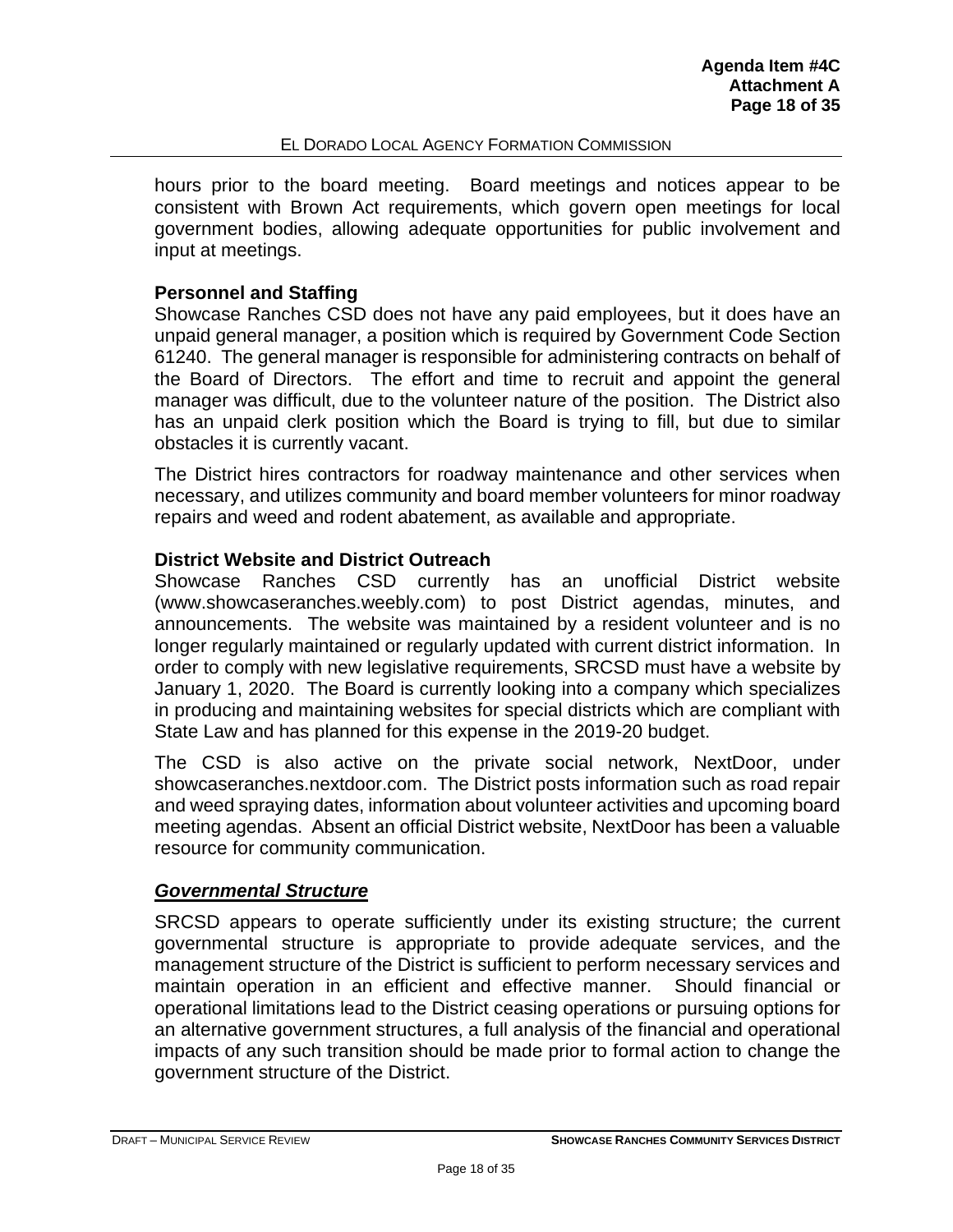#### **7. The potential effect of agency services on agricultural and open space lands.**

*Purpose: To determine the extent in which the provision of services by the agency, or its potential expansion of services, impact agriculture and open space, both on lands within the agency or surrounding it.*

Information in this section addresses the following factors in LAFCO Policy 4.4:

**Potential effects on agricultural and open space lands.** 

The El Dorado General Plan directs unincorporated growth to already existing population centers, or "community regions;" Showcase Ranches CSD is not located within a Community Region or Rural Center. It is it is unlikely that SRCSD's services would induce urban growth or the premature conversion of agricultural land to urban uses. SRCSD has no plans to expand, so there should be no additional impacts to the economic viability of surrounding agricultural operations.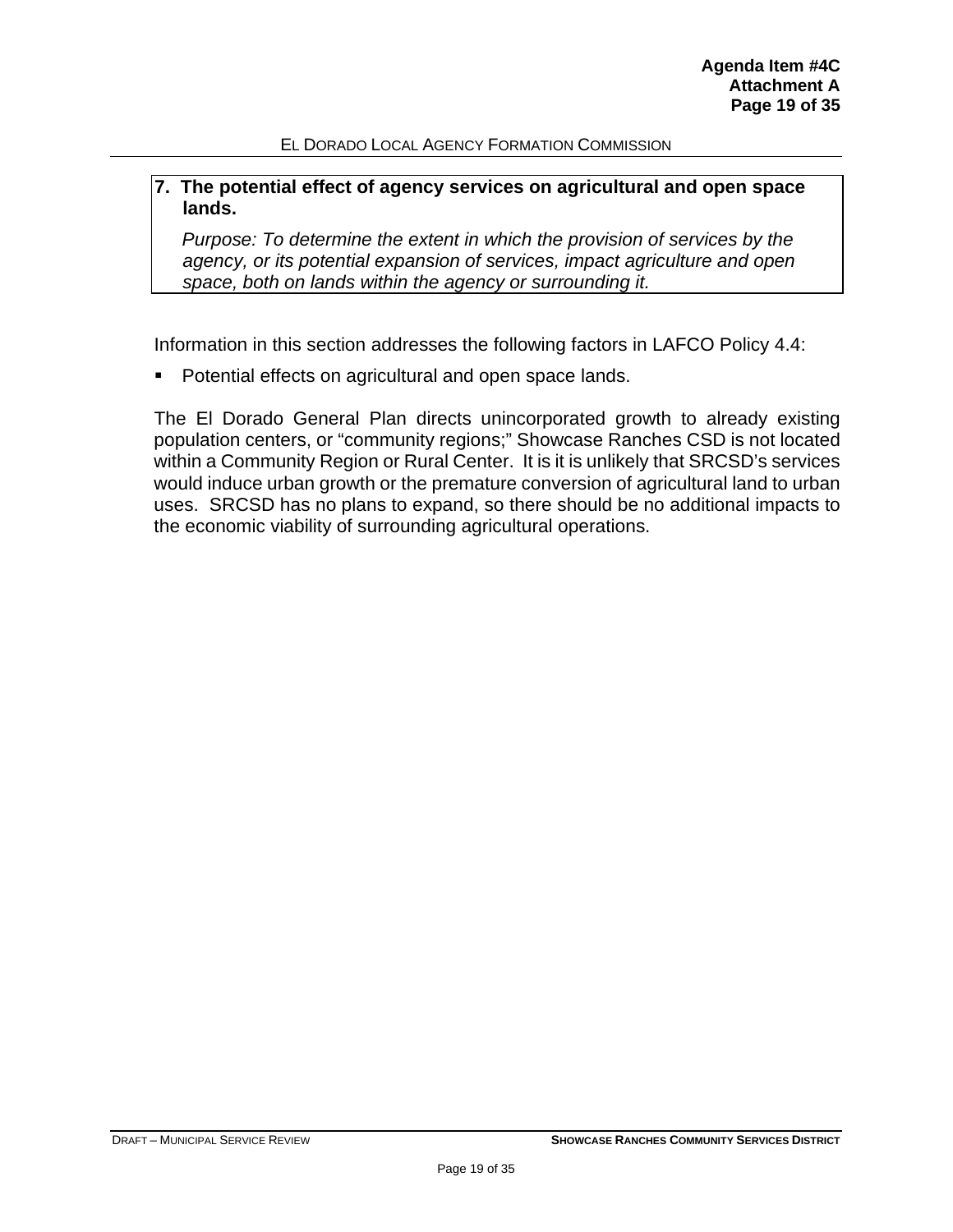## <span id="page-19-0"></span>**IV SOI DETERMINATIONS**

In determining the sphere of influence for each local agency, Government Code §56425(e) requires the Commission to consider and prepare a written statement of determinations with respect to four factors, which are listed in Appendix A. Staff recommends the following determinations for amending the sphere for the **Showcase Ranches CSD**:

#### **1. The present and planned land uses in the area, including agricultural and open space lands.**

Present land uses within the Showcase Ranches neighborhood are primarily rural residential with some agricultural uses; there are no designated open space lands within the District. Approximately 90% of the parcels within SRCSD are developed, consistent with the current land use designations and zoning for the area. Future land uses are anticipated to remain the same as current.

#### **2. The present and probable need for public facilities and services in the area.**

Present needs for public roadway and recreational facilities, in the form of dam and lake easement maintenance, and services are currently being met. Probable needs for future public facilities and services are not anticipated to vary significantly from present needs, as future demands are expected to remain the same. No additional needs for public facilities would be created by affirming the District's current SOI.

#### **3. The present capacity of public facilities and adequacy of public services that the agency provides or is authorized to provide.**

The present capacity and condition of roadway facilities provided by SRCSD appears to be sufficient to serve the existing community, based on the level of service expected by District residents. The present condition of recreational facilities (including the lakes, easements and dam) are considered by the District to be adequate but minimal; maintenance and improvements are limited to the Aukum View Dam and are dependent on funding and resources available.

#### **4. The existence of any social or economic communities of interest in the area if the Commission determines that they are relevant to the agency.**

Nearby communities include Outingdale and Mt. Aukum. SRCSD is located in a rural region of El Dorado County in between the Greys Corner Rural Center to the north and the Mt. Aukum Rural Centers to the south. There are no social or economic communities of interest in the immediate SRCSD area.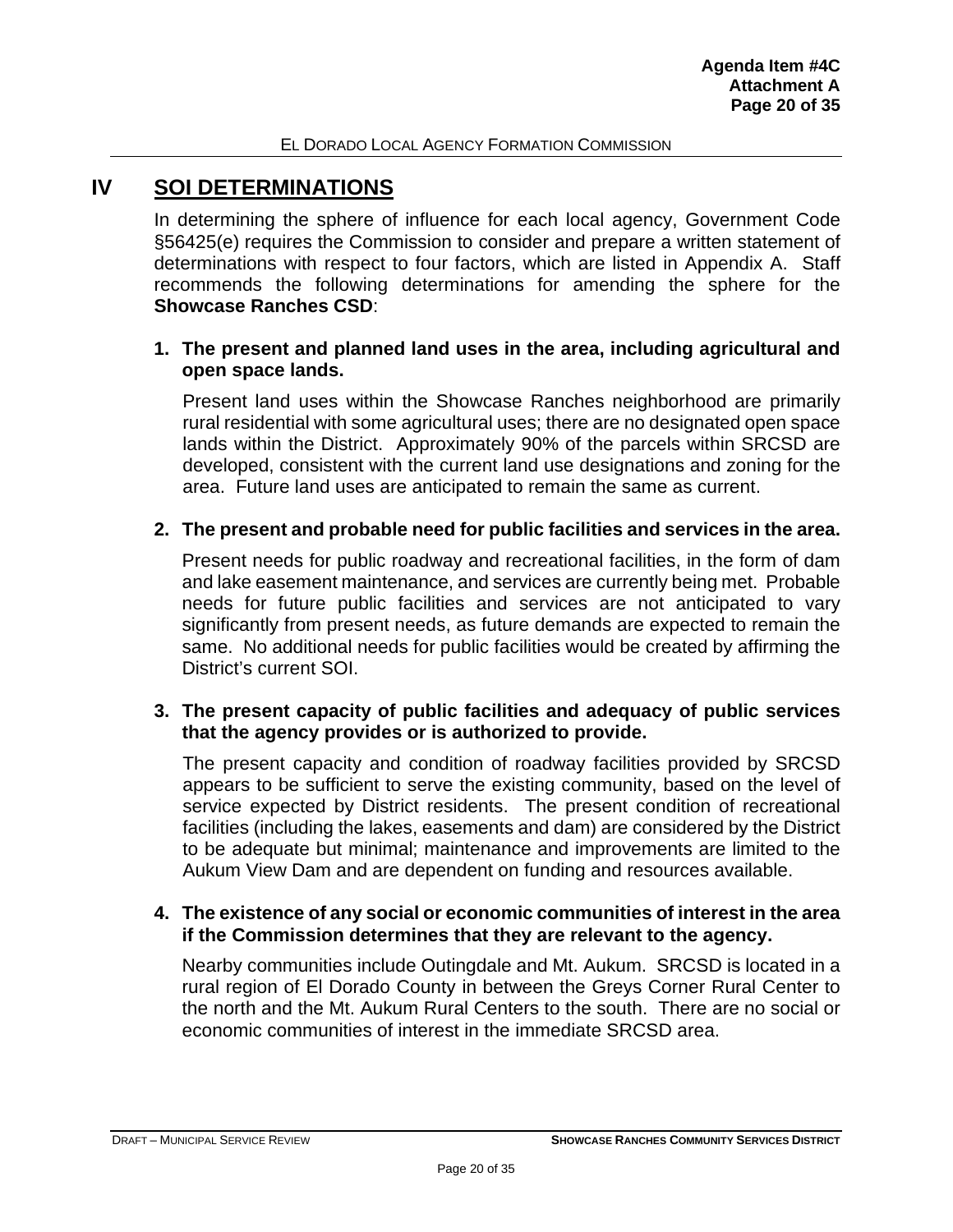**5. For an update of a sphere of influence of a city or special district that provides public facilities or services related to sewers, municipal and industrial water, or structural fire protection, that occurs pursuant to subdivision (g) on or after July 1, 2012, the present and probable need for those public facilities and services of any disadvantaged unincorporated communities within the existing sphere of influence.**

While Showcase Ranches CSD does not provide any municipal services as defined in Government Code 56425(e)(5), LAFCO has not identified any disadvantaged communities within the District's boundaries or its sphere of influence.

#### *Sphere of Influence Conclusions and Recommendations*

The District's service area has not changed since its creation, nor has its sphere of influence, which is concurrent with the District's boundaries. The SRCSD SOI was last updated in 2008.

Showcase Ranches CSD was previously reviewed by El Dorado LAFCO in two municipal service reviews since 2000: The *2007 Streets and Highway Services MSR* and the *2008 General Government Services I MSR* are available for review on El Dorado LAFCO's website (www.edlafco.us). This MSRs found that while the District was providing adequate service within its existing boundaries, District resources, infrastructure and financing would not support further expansion. The CSD Board has not expressed any interest in altering the sphere of influence to expand the service area.

Based upon the information contained in this report, it is recommended that no changes be made to the Showcase Ranches Community Services District sphere of influence at this time and that the Commission reaffirm the current SOI, which is concurrent with its service area boundaries, as depicted in *Map 1*.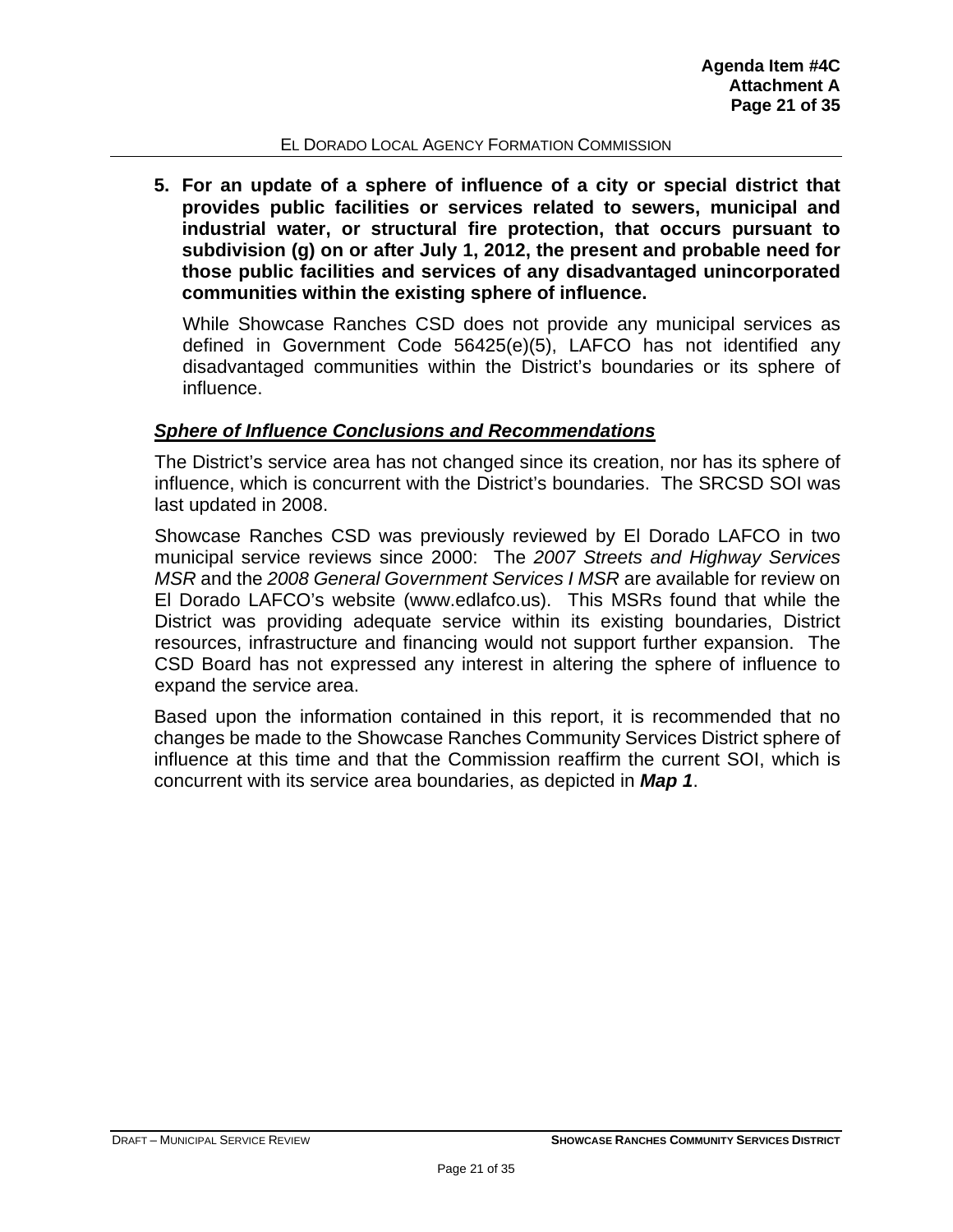## <span id="page-21-0"></span>**V ENVIRONMENTAL REVIEW**

The California Environmental Quality Act (CEQA, Public Resources Code §21000 et seq.) requires public agencies to evaluate the potential environmental effects of their actions. OPR's Service Review Guidelines Chapter 7, *Integrating Municipal Service Reviews with the California Environmental Quality Act,* advises that "no two municipal service reviews will be exactly alike and each needs to be evaluated on its specific merits and characteristics." The environmental review for El Dorado LAFCO's service review of Showcase Ranches Community Services District is specific to this study and may differ from the environmental review of other service reviews and other LAFCOs.

Service reviews are intended to support sphere of influence updates, including the creation and amendment of SOI boundaries, as well as other government reorganization proposals. Such activities could influence future growth patterns, and as such are considered discretionary projects under CEQA. LAFCO has the principal responsibility for carrying out and approving this service review and therefore the principal responsibility for preparing CEQA documents as lead agency.

#### *Exemption*

This service review and accompanying sphere of influence determinations qualify for a statutory exemption as outlined in Public Resources Code §15061(b)(3). These activities are covered by the general rule that CEQA applies only to projects which have the potential for causing a significant effect on the environment. Where it can be seen with certainty that there is no possibility that the activity in question may have a significant effect on the environment, the activity is not subject to CEQA. The MSR and sphere of influence update have no possibility for causing a significant effect on the environment. Any future projects that make use of this service review and the information contained herein will be subject to separate environmental review under CEQA.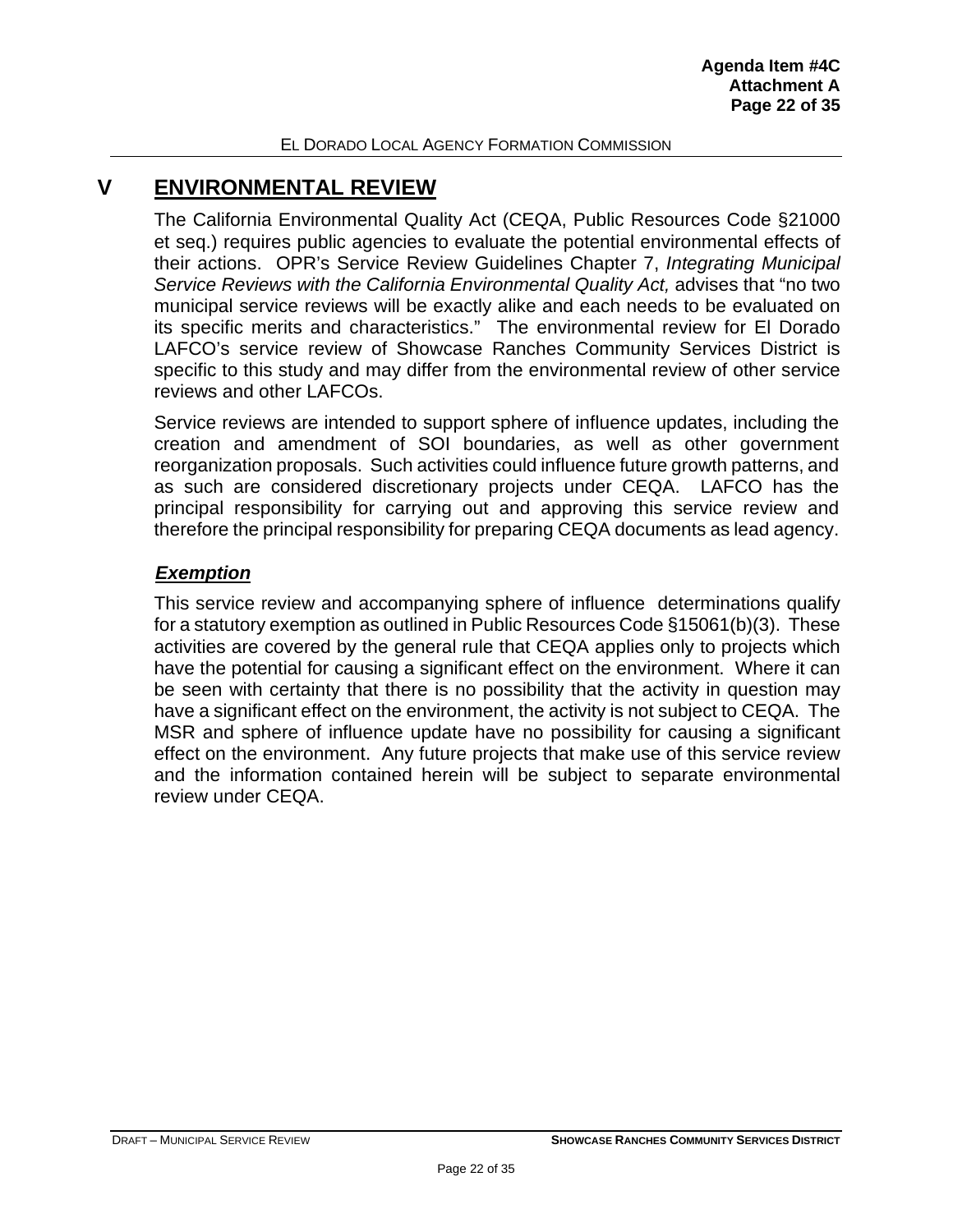## <span id="page-22-0"></span>**VI REFERENCES AND SOURCES**

#### **General Background Information:**

- 2004 El Dorado County General Plan: A Plan for Managed Growth and Open Roads; a Plan for Quality Neighborhoods and Traffic Relief, adopted July 2004
- Cortese-Knox-Hertzberg Local Government Reorganization Act of 2000, prepared by Assembly Committee on Local Government, last updated November 2008
- Local Agency Formation Commission Municipal Service Review Guidelines, Governor's Office of Planning and Research, August 2003
- LAFCO Procedures Guide, 2006 Edition, San Diego County LAFCO

#### **Governing and Defining Legislation:**

Government Code, Division 3 (Community Services District Act)

#### **Showcase Ranches CSD:**

- 2007 Streets and Highways Municipal Services Review, prepared by Pacific Municipal Consultants (PMC) for the El Dorado Local Agency Formation Commission, adopted December 2007
- 2008 General Government Services I Municipal Services Review, prepared by Pacific Municipal Consultants (PMC) for the El Dorado Local Agency Formation Commission, adopted February 2008
- Correspondence and personal communication with Lee Hodges, SRCSD Director, July-October 2019
- County of El Dorado, Independent Special Districts Fiscal Budgets, Showcase Ranches Community Services District Budget Actuals, Fiscal Years 2015-16, 2016-17, 2017-18, 2018-19 and Estimated 2019-20
- County of El Dorado, Showcase Ranches Community Services District Audit Report on the Financial Statements for Fiscal Years from FY 1995-96 to FY 1999-00.
- Showcase Ranches Community Services District Annual Adopted and Adjusted Budgets, Fiscal Years 2015-16, 2016-17, 2017-18 and 2018-19
- Showcase Ranches Community Services District unofficial district website, [www.showcaseranches.weebly.com](http://www.showcaseranches.weebly.com/)
- State of California Natural Resources Agency, Department of Water Resources, Division of Safety of Dams, Dams Within the Jurisdiction of the State of California, September 2018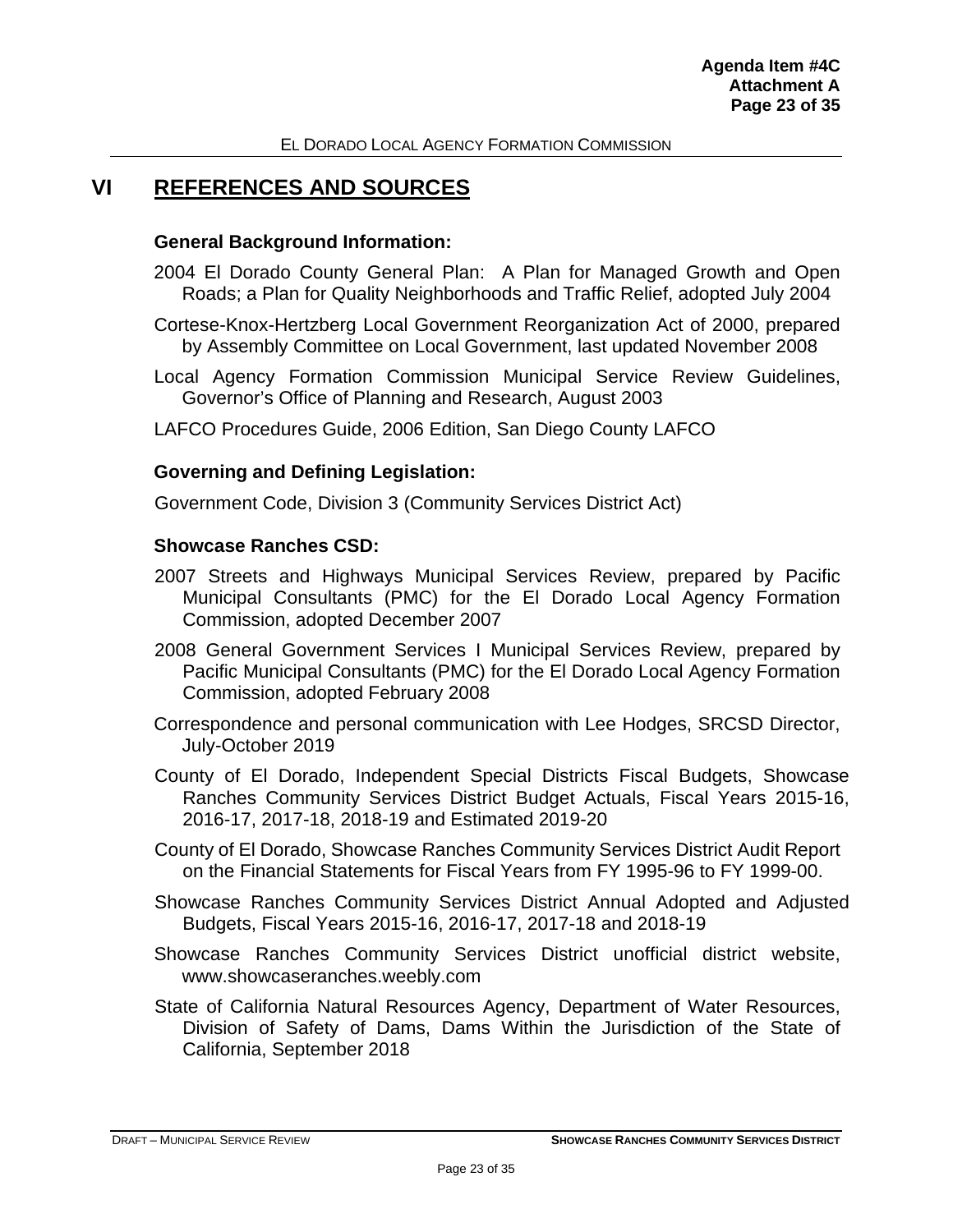## <span id="page-23-1"></span><span id="page-23-0"></span>**VII APPENDICES**

### **A. Appendix I: Background on MSR/SOI**

State mandates enacted in 2000 establish requirements for a Local Agency Formation Commission to conduct comprehensive reviews of all municipal services (MSRs) in its county. This service review includes a summary and analysis of the Showcase Ranches CSD, along with a subsequent update to its sphere of influence. The MSR serves as a basis for the accompanying sphere of influence determinations and considerations for future government reorganizations. The information contained in this document does not explicitly plan for future services, nor will any action or change in services result directly as a result of LAFCO's adoption of the document. This service review provides a description of existing services provided by the district and is inherently retrospective, taking a "snapshot" of existing conditions. However, this document will be used as a guide for future decisions by LAFCO in determining the agency's ability to provide services. The report complies with all guidelines adopted by the Governor's Office of Planning and Research and will be available to other agencies and to the public.

As part of the inaugural cycle of municipal service reviews (2001-2008),the Showcase Ranches Community Services District was included in two reports: the *2007 Streets and Highway Services MSR,* and the *2008 General Government Services I MSR*. Review of the SRCSD in the second MSR cycle was postponed until the third cycle. For the second and third cycles, LAFCO is utilizing a different approach: Each public agency under LAFCO jurisdiction which provides public services will be reviewed in an individual MSR, instead of a single comprehensive report. For more detailed information on the other agencies which provide similar services, please refer to the previous reports.

#### **Background**

## *Legislative Framework*

In 1997, the State Legislature established the Commission on Local Governance for the 21<sup>st</sup> Century (CLG). The CLG was tasked with assessing governance issues and making recommendations, directing special attention to the Cortese-Knox Local Government Reorganization Act of 1985, the then-57 Local Agency Formation Commissions governed by the Act and citizen participation in local government. CLG members included a broad spectrum of constituent groups and perspectives including counties, cities, special districts, educators, industry and elected officials.

The CLG determined that LAFCOs needed more specific information in order to make informed decisions on projects that came before them. It was recommended that LAFCOs be required to collect and review the information necessary to guide decisions before specific proposals were made. The CLG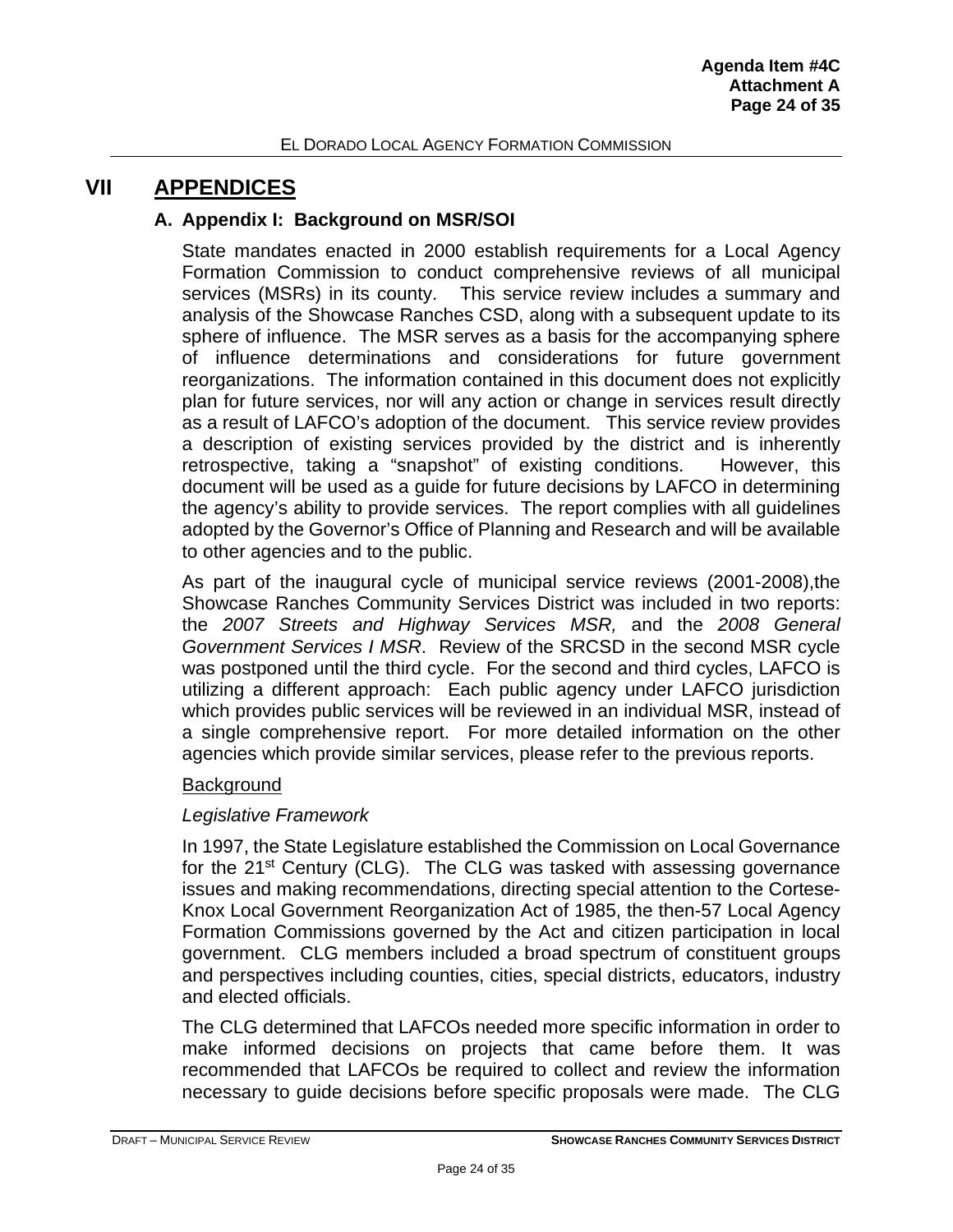concluded that this information was necessary for LAFCOs to encourage orderly growth and to provide planned, well-ordered, efficient urban development patterns and to advantageously provide for the present and future needs of each county and its communities. Specifically, the CLG recommended that information on public service capacity and issues be gathered through periodic service reviews. These service reviews would ultimately constitute a statewide body of knowledge that could be used to resolve California's growth-related public service issues. Based on these recommendations, the State Legislature enacted Government Code §56430 as part of the Cortese-Knox-Hertzberg Local Government Reorganization Act of 2000 (CKH), which became effective on January 1, 2001.

Section 56430 of the CKH Act, in part, and as amended effective January 1, 2012, states as follows:

- (a) In order to prepare and to update spheres of influence in accordance with Section 56425, the commission shall conduct a service review of the municipal services provided in the county or other appropriate area designated by the commission. The commission shall include in the area designated for service review the county, the region, the sub-region, or any other geographic area as is appropriate for an analysis of the service or services to be reviewed, and shall prepare a written statement of its determinations with respect to each of the following:
	- (1) Growth and population projections for the affected area.
	- (2) The location and characteristics of any disadvantaged unincorporated communities within or contiguous to the sphere of influence.
	- (3) Present and planned capacity of public facilities, adequacy of public services, and infrastructure needs or deficiencies, including needs or deficiencies related to sewers, municipal and industrial water, and structural fire protection in any disadvantaged, unincorporated communities within or contiguous to the sphere of influence.
	- (4) Financial ability of agencies to provide services.
	- (5) Status of, and opportunities for, shared facilities.
	- (6) Accountability for community service needs, including governmental structure and operational efficiencies.
	- (7) The potential effect of agency services on agricultural and open space lands.
- (b) In conducting a service review, the commission shall comprehensively review all of the agencies that provide the identified service or services within the designated geographic area. The commission may assess various alternatives for improving efficiency and affordability of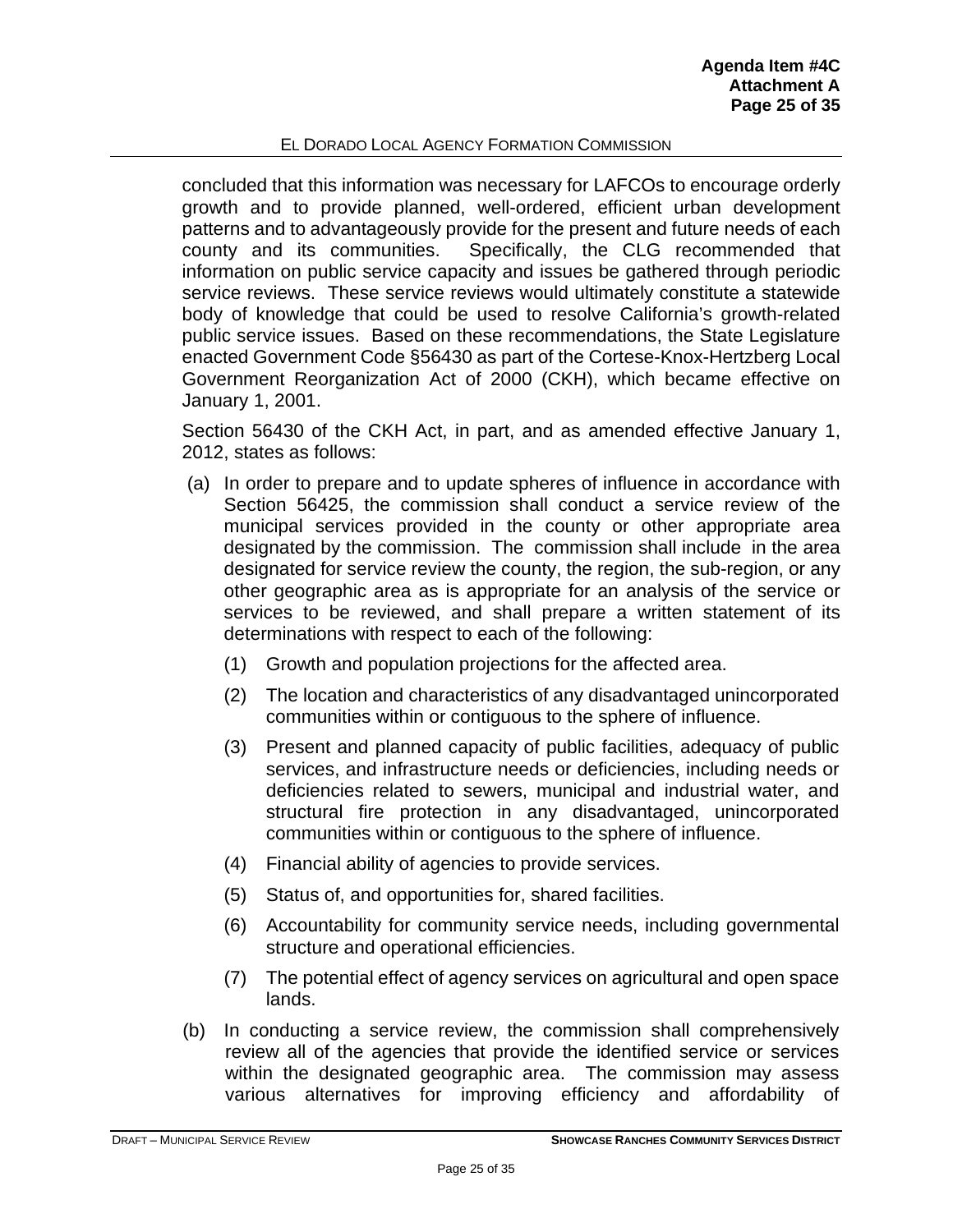infrastructure and service delivery within and contiguous to the sphere of influence, including, but not limited to, the consolidation of governmental agencies.

- (c) In conducting a service review, the commission may include a review of whether the agencies under review, including any public water system as defined in Section 116275, are in compliance with the California Safe Drinking Water Act (Chapter 4 (commencing with Section 116270) of Part 12 of Division 104 of the Health and Safety Code). A public water system may satisfy any request for information as to compliance with that act by submission of the consumer confidence of water quality report prepared by the public water system as provided by Section 116470 of the Health and Safety Code.
- (d) The commission may request information, as part of a service review under this section, from identified public or private entities that provide wholesale or retail supply of drinking water, including mutual water companies formed pursuant to Part 7 (commencing with Section 14300) of Division 3 of Title 1 of the Corporations Code, and private utilities, as defined in Section 1502 of the Public Utilities Code.
- (e) The commission shall conduct a service review before, or in conjunction with, but no later than the time it is considering an action to establish a sphere of influence in accordance with Section 56425 or Section 56426.5 or to update a sphere of influence pursuant to Section 56425.

In addition, several sections of CKH empower LAFCOs to obtain information for service reviews:

- Section 56378 authorizes LAFCOs to initiate and make studies of existing governmental agencies. "In conducting those studies, the commission may ask for land use information, studies, and plans of cities, counties, districts, including school districts, community college districts, and regional agencies and state agencies and departments. (Those agencies) shall comply with the request of the commission for that information..."
- Section 56846 states, "Every officer of any affected county, affected city, or affected district shall make available to a reorganization committee any records, reports, maps, data, or other documents which in any way affect or pertain to the committee's study, report, and recommendation and shall confer with the committee concerning the problems and affairs of the county, city, or district."
- **Section 56844 authorizes the Commission to undertake a study or report** in place of a reorganization committee, thereby transferring those access rights.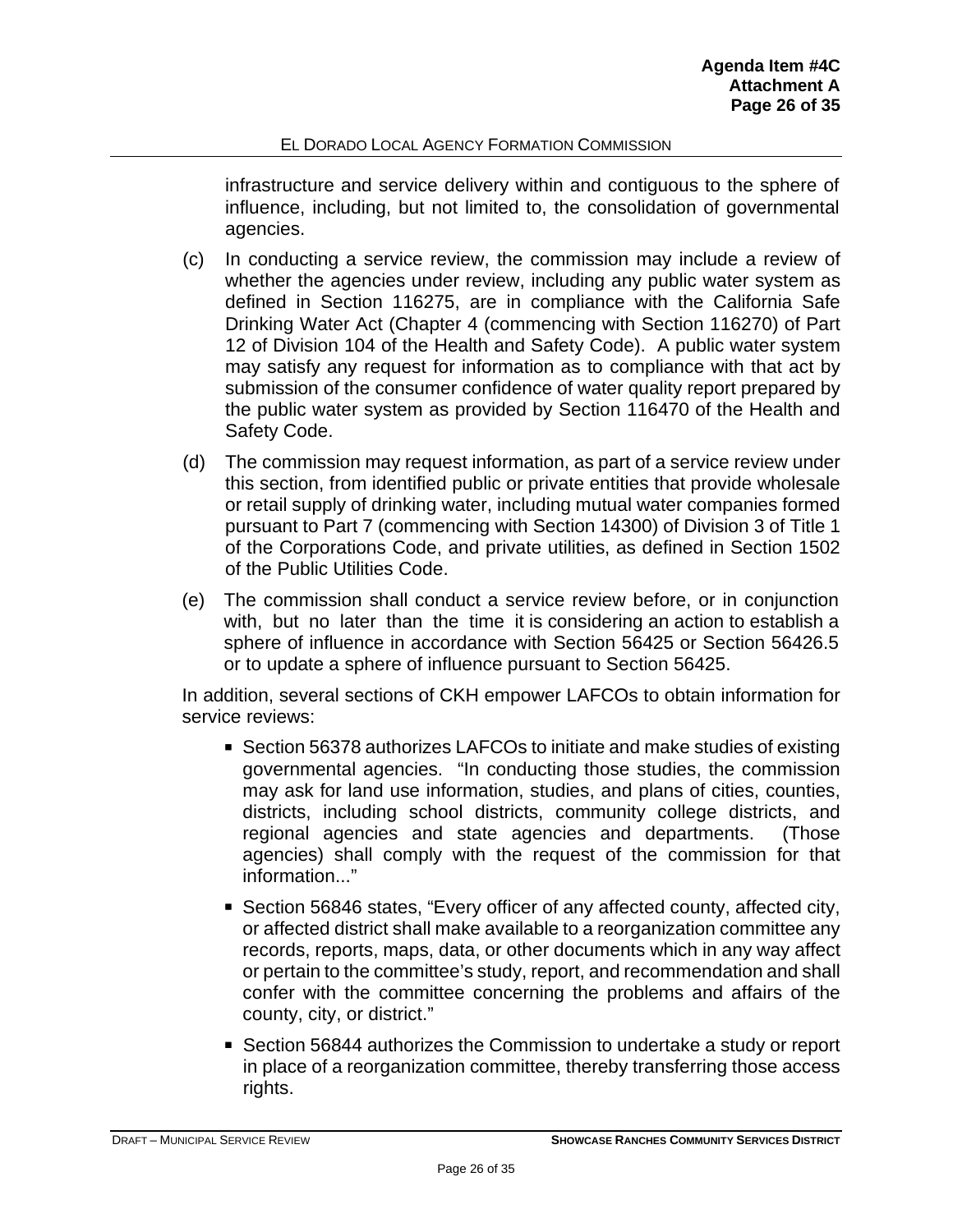#### Relationship Between Spheres of Influence and Service Reviews

The CKH Act requires LAFCOs to develop and determine the sphere of influence (SOI) for each applicable local governmental agency that provides services or facilities related to development. Government Code §56076 defines a SOI as "a plan for the probable physical boundaries and service area of a local agency."

Service reviews must be completed prior to the establishment or update of SOIs (§56430(a)). Spheres of influence must be reviewed and updated, as necessary, not less than once every five years (§56425). El Dorado LAFCO's policies already contain the update requirement (Policy 4.2).

The information and determinations contained in a municipal service review are intended to guide and inform SOI decisions. Service reviews enable LAFCO to determine SOI boundaries and to establish the most efficient service provider for areas needing new service. They also function as the basis for other government reorganizations. Section 56430, as noted above, states that LAFCO can conduct these reviews "before, in conjunction with, but no later than the time it is considering an action to establish a SOI."

In addition to the factors in Government Code §§56425 and 56430, the Commission's Policies and Guidelines Section 4.4 require that it make the following determinations prior to establishing a sphere of influence:

- (1) The service capacity, level and types of services currently provided by the agency and the areas where these services are provided.
- (2) Financial capabilities and costs of service.
- (3) Topographic factors and social and economic interdependencies.
- (4) Existing and planned land uses, land use plans and policies; consistency with county and city general plans and projected growth in the affected area.
- (5) Potential effects on agricultural and open space lands.
- (6) A description of the services that will be provided to any areas which may be added to the sphere and the timing and method for funding expansion of facilities or services.
- (7) An analysis of the effects a proposed sphere of influence on other agencies and their service capabilities.

#### Service Review Guidelines

The Governor's Office of Planning and Research (OPR) was directed by statute (§56430) to prepare guidelines to assist LAFCOs in complying with the new service review requirements. In that regard, the final *Local Agency Formation Commission Municipal Service Review Guidelines* was released in August 2003. OPR's intent in developing these guidelines was "to provide a structure to assist LAFCOs to carry out their statutory responsibility of promoting orderly growth and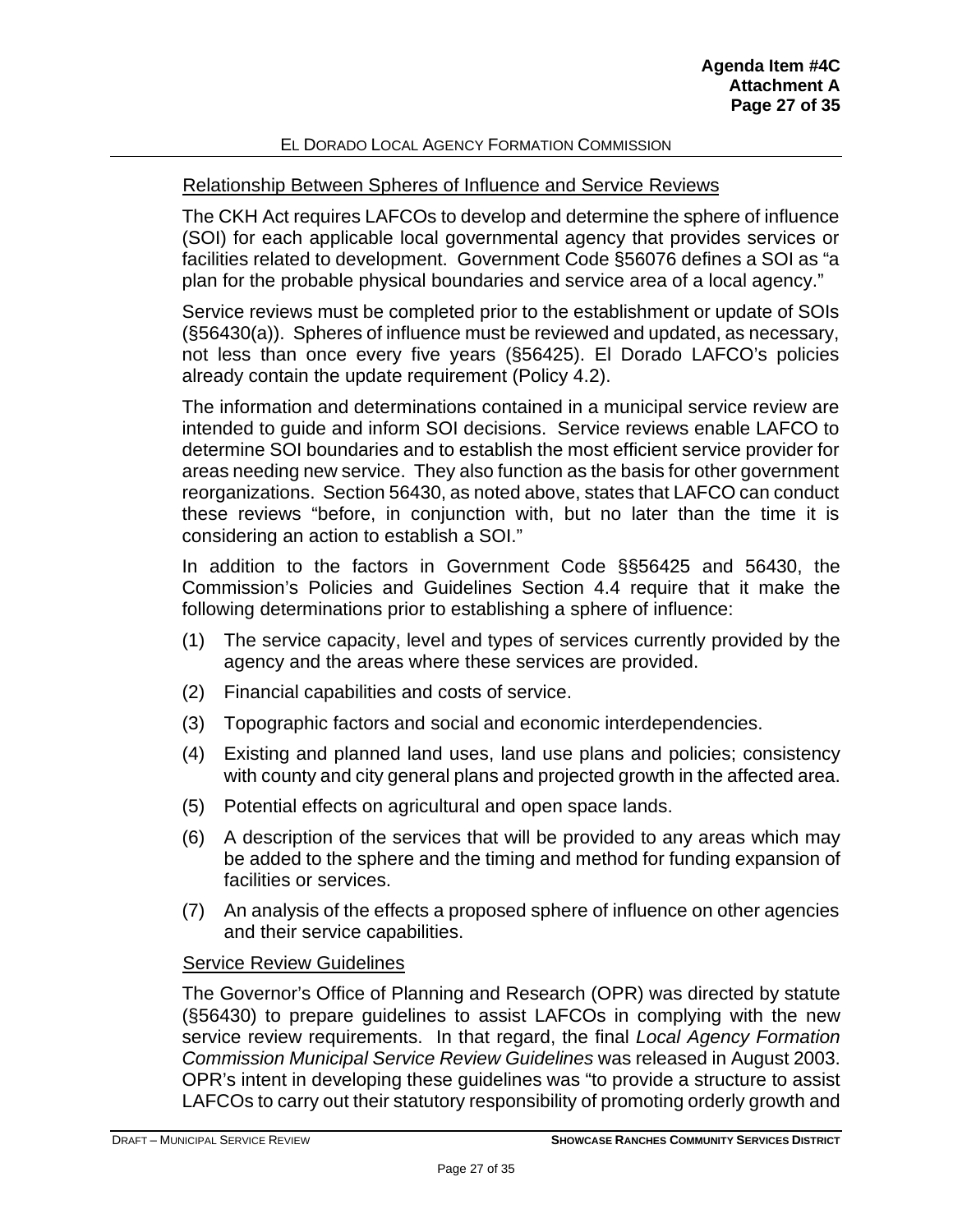development, preserving the state's finite open space and agricultural land resources, and working to ensure that high quality public services are provided to all California residents in the most cost effective and efficient manner." These guidelines were utilized in the preparation of this service review document.

The guidelines identify several possible goals and objectives for municipal service reviews to be achieved through written determinations in the seven required areas. These goals and objectives are as follows:

- Promote orderly growth and development in appropriate areas with consideration of service feasibility, service costs that affect housing affordability and preservation of open space, important agricultural land and finite natural resources.
- Encourage infill development and direct growth to areas planned for growth in general plans.
- **Learn about service issues and needs.**
- Plan for provision of high quality infrastructure needed to support healthy growth.
- Provide tools to support regional perspectives or planning that address regional, cross-county or statewide issues and processes.
- Develop a structure for dialogue among agencies that provide services.
- Develop a support network for smaller or ill-funded districts that provide valuable services.
- **Provide backbone information for service provider directories or inventory** reference documents for counties that do not have them.
- Develop strategies to avoid unnecessary costs, eliminate waste and improve public service provision.
- **Provide ideas about opportunities to streamline service provision through use** of shared facilities, approval of different or modified government structures, joint service agreements, or integrated land use planning and service delivery programs.
- **Promote shared resource acquisition, insurance policies, joint funding** requests or strategies.

The guidelines emphasize that "LAFCOs may need to modify these recommendations to reflect local conditions, circumstances and types of services that are being reviewed." To that end, El Dorado LAFCO also utilized its own set of policies for service reviews (Policy 5 et seq.), which incorporate the goals and objectives listed above.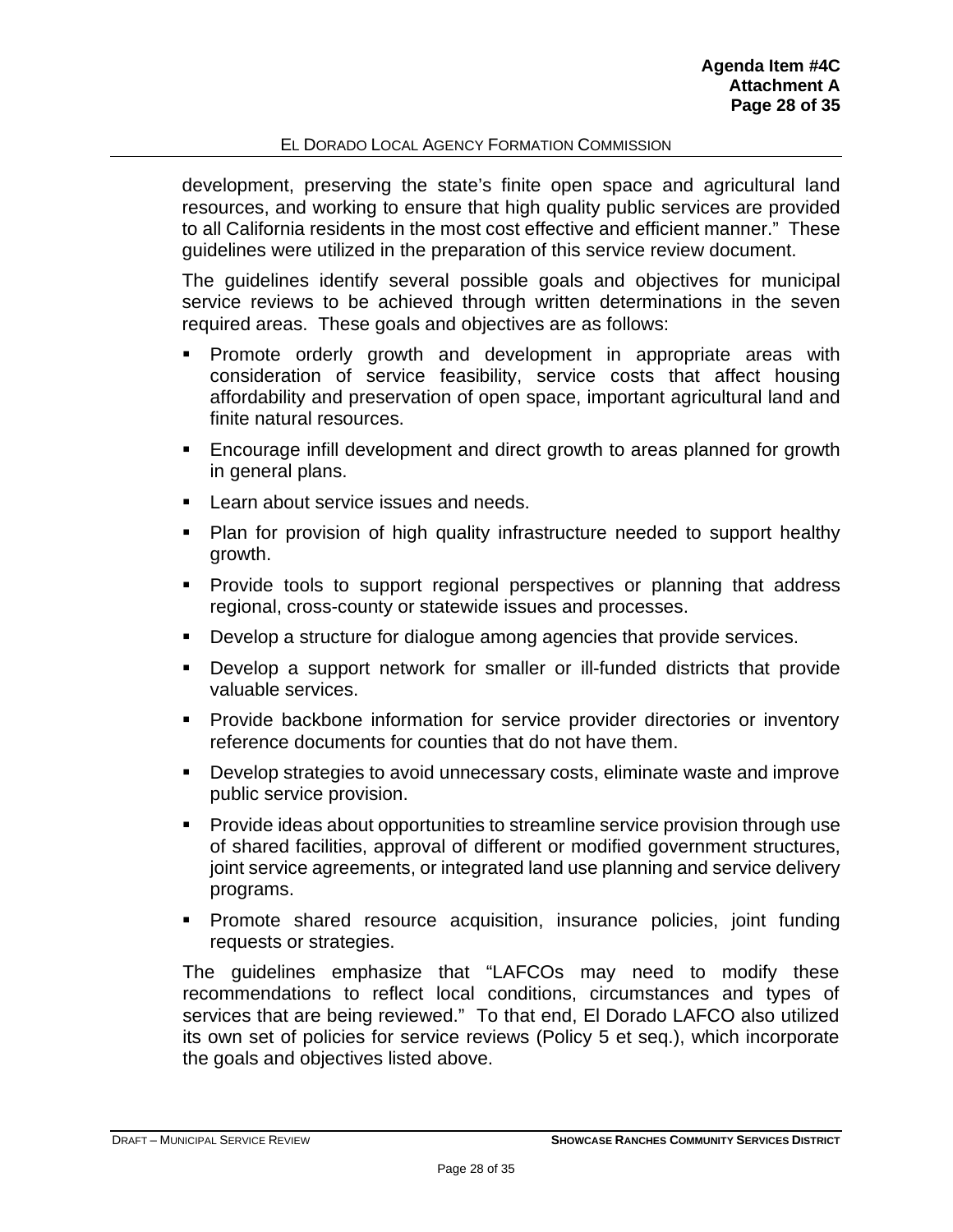Determinations for Amending the Sphere for an Agency per Government Code §56425:

- 1. The present and planned land uses in the area, including agricultural and open space lands.
- 2. The present and probable need for public facilities and services in the area.
- 3. The present capacity of public facilities and adequacy of public services that the agency provides or is authorized to provide.
- 4. The existence of any social or economic communities of interest in the area if the Commission determines that they are relevant to the agency.
- 5. For an update of a sphere of influence of a city or special district that provides public facilities or services related to sewers, municipal and industrial water, or structural fire protection, that occurs pursuant to subdivision (g) on or after July 1, 2012, the present and probable need for those public facilities and services of any disadvantaged unincorporated communities within the existing sphere of influence.

## <span id="page-28-0"></span>**B. Appendix II: Background on Disadvantaged Unincorporated Communities**

Senate Bill 244, which became effective on July 1, 2012, is the State Legislature's attempt to address the issue of poor fringe communities lacking in basic municipal services, despite their proximity to cities and other local agencies providing those services. Among other things, SB 244 was written to assist disadvantaged communities that have been traditionally unserved or underserved. The statute now requires an MSR to 1) identify said communities, and 2) document deficiencies in service related to basic public services, such as domestic water, sanitary sewers, paved streets, storm drains, and street lights. Beyond the MSR process, the bill also encourages local agencies to bring services to the disadvantaged communities up to the same standard as surrounding communities.

SB 244 focuses on "disadvantaged *unincorporated* communities" (DUCs) and its overall intent is to bring services up to the same standards as other communities by incorporating them (annexing them into a city). That approach is faulty as it applies to El Dorado County for two reasons. First, there are only two cities in El Dorado County and neither is in a financial or geographical position to extend services to all DUCs in the county. Second, in this county it is special districts that provide a significant amount of municipal services, not cities. For these reasons, this MSR will focus on "disadvantaged communities" (DACs), regardless of their location inside or outside a city.

"Disadvantaged communities" are defined as inhabited territory with 12 or more registered voters that constitutes all or a portion of a "disadvantaged community," which is defined in the Water Code to be "a community with an annual median household income that is less than 80 percent of the statewide annual median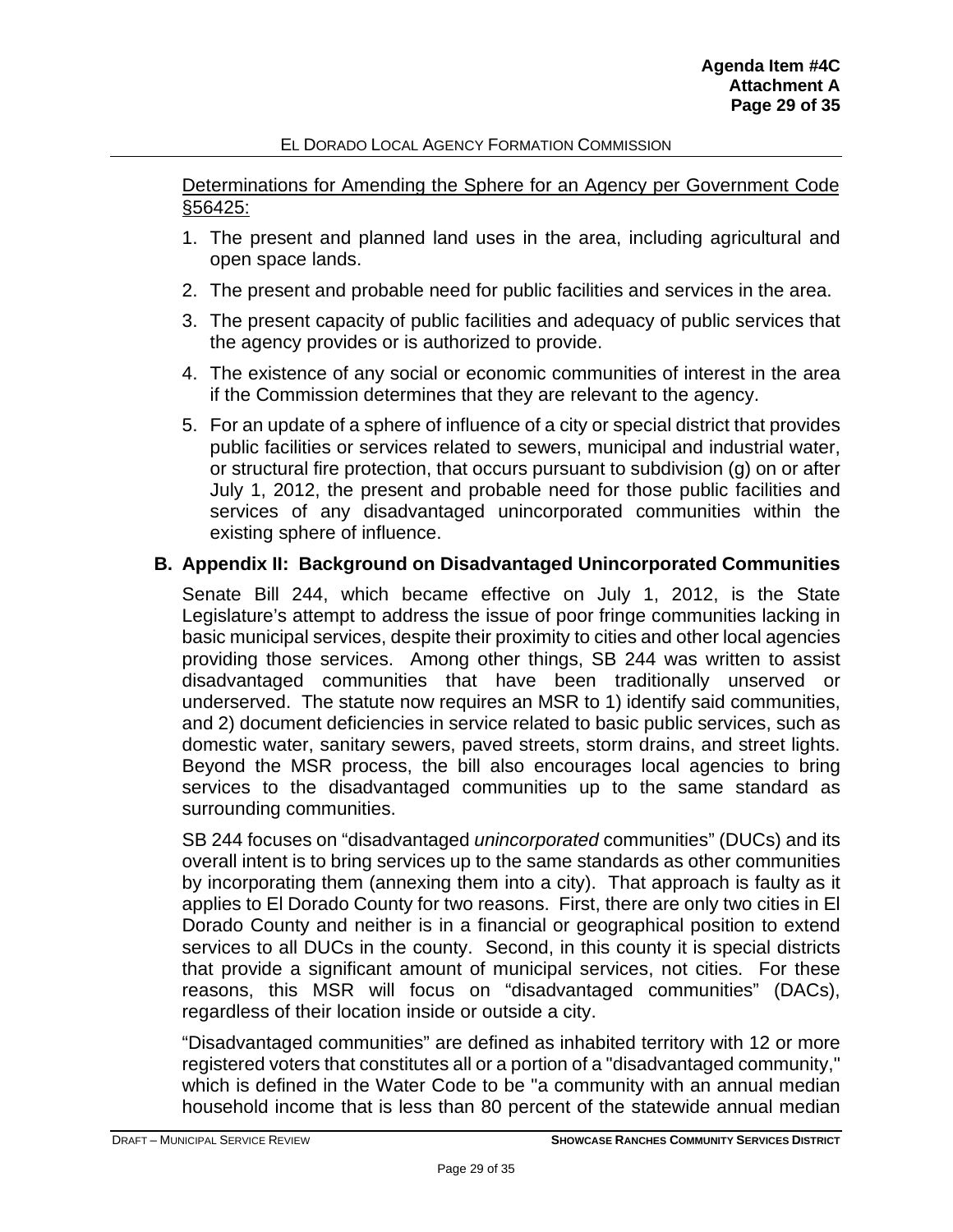household income."

A census tract is a geographic area defined by the United States Census Bureau and used for the census. The geographic size of census tracts varies widely depending on the density of population; a census tract typically has around 4,000 residents, but can range from 1,200 to 8,000. Census tracts are further divided into census block groups, generally defined to contain between 600 and 3,000 people, and then finally census blocks for understanding locations in at a community level. Data for this report was collected from the 2013-2017 American Community Survey 5-Year Estimates, at the census block group level.

## <span id="page-29-0"></span>**C. Appendix III: Environmental Justice**

State law defines environmental justice as "the fair treatment of people of all races, cultures, and incomes with respect to the development, adoption, implementation, and enforcement of environmental laws, regulations, and policies" (Government Code §65040.12(e)). OPR explains that "as the primary agency with responsibility for approving changes in boundaries, LAFCOs play an important role in coordinating growth and ensuring that proposed changes are consistent with environmental justice obligations." Changes of organization must be consistent with spheres of influence, and the information contained in this service review will guide future updates to agency spheres of influence.

OPR identifies several uses for data obtained in the service review process:

- 1. Improving the community participation process.
- 2. Identifying low-income/minority neighborhoods under-served by public facilities and services that enhance the quality of life.
- 3. Considering the equitable distribution of public facilities and services.
- 4. Considering infrastructure and housing needs.
- 5. Identifying low-income/minority neighborhoods where facilities and uses that pose a significant hazard to human health and safety may be overconcentrated.
- 6. Screening of issues for potential environmental justice implications.

Consideration of the issues listed above will assist LAFCO and other public agencies in identifying, preventing, and reversing historical problems of procedural and geographic inequity. In undertaking this service review and making the seven determinations, LAFCO used an open public participation process to screen for and identify environmental justice issues.

Demographic data for the study area is limited and generally does not clearly distinguish between population groups of different races, cultures, and incomes. Demographic data for the study area is limited and generally does not clearly distinguish between population groups of different races, cultures, and incomes.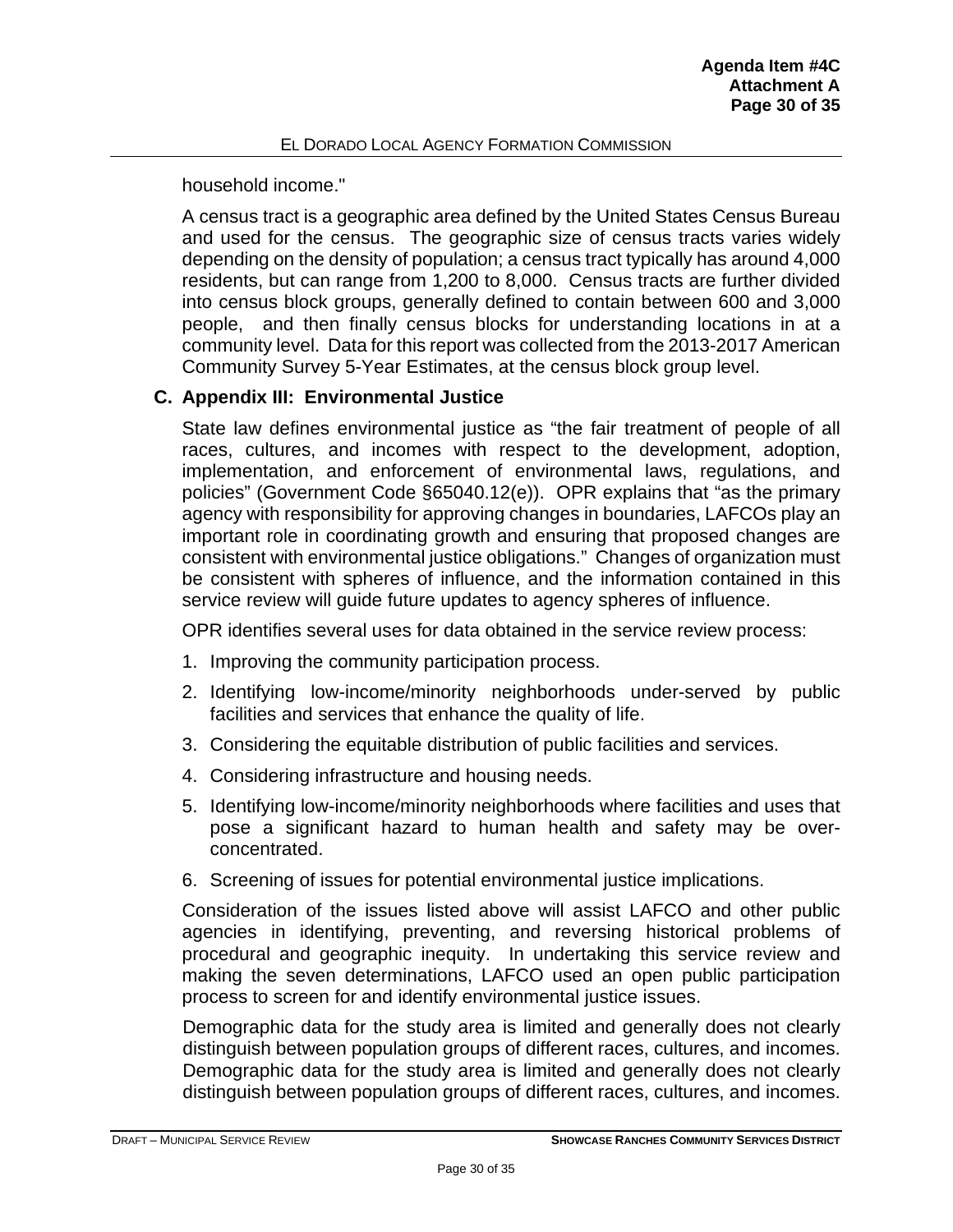U.S. Census area boundaries do not correspond directly to the Showcase Ranches CSD boundaries, but the data provides a demographic framework for the evaluation of environmental justice issues. The most recent data available, from the 2013-2017 American Community Survey 5-Year Estimates shows the following racial populations in the census communities:

|                                                                                 | <b>RACE</b>  |                  |                                               |                                                                    |                 |                                                                                    |                                     |                                |                                                  |
|---------------------------------------------------------------------------------|--------------|------------------|-----------------------------------------------|--------------------------------------------------------------------|-----------------|------------------------------------------------------------------------------------|-------------------------------------|--------------------------------|--------------------------------------------------|
| Area                                                                            | <b>Total</b> | <b>White</b>     | <b>Black or</b><br><b>African</b><br>American | American<br><b>Indian</b><br>and<br><b>Alaska</b><br><b>Native</b> | Asian           | <b>Native</b><br><b>Hawaiian</b><br>and Other<br><b>Pacific</b><br><b>Islander</b> | <b>Some</b><br><b>Other</b><br>Race | Two or<br><b>More</b><br>Races | <b>Hispanic</b><br>or Latino<br>(Of Any<br>Race) |
| Census<br><b>Block</b><br>Group 2 of<br>Tract<br>314.02, EI<br>Dorado<br>County | 1,598        | 1,367<br>(85.5%) | $\overline{4}$<br>$(0.3\%)$                   | 22<br>$(1.4\%)$                                                    | 18<br>$(1.1\%)$ | 1<br>$(0.0\%)$                                                                     | $\overline{2}$<br>$(0.1\%)$         | 57<br>$(3.6\%)$                | 127<br>(7.9%)                                    |

## **Census Block Group 2 of Tract 314.02 Population by Race**

Source: 2013-2017 American Community Survey 5-Year Estimates

Percentages may not add due to rounding

## **Census Block Group 4 of Tract 314.02 Population by Race**

|                                               | <b>RACE</b>  |                |                                               |                                                                    |                |                                                                                    |                                     |                                       |                                                  |
|-----------------------------------------------|--------------|----------------|-----------------------------------------------|--------------------------------------------------------------------|----------------|------------------------------------------------------------------------------------|-------------------------------------|---------------------------------------|--------------------------------------------------|
| Area                                          | <b>Total</b> | <b>White</b>   | <b>Black or</b><br><b>African</b><br>American | American<br><b>Indian</b><br>and<br><b>Alaska</b><br><b>Native</b> | Asian          | <b>Native</b><br><b>Hawaiian</b><br>and Other<br><b>Pacific</b><br><b>Islander</b> | <b>Some</b><br><b>Other</b><br>Race | Two or<br><b>More</b><br><b>Races</b> | <b>Hispanic</b><br>or Latino<br>(Of Any<br>Race) |
| Census<br><b>Block</b><br>Group 4 of<br>Tract | 863          | 726<br>(84.1%) | 8<br>$(0.9\%)$                                | 7<br>$(0.8\%)$                                                     | 9<br>$(1.0\%)$ | 1<br>$(0.1\%)$                                                                     | 2<br>(0.2%)                         | 30<br>(3.5%)                          | 80<br>(9.3%)                                     |
| 314.02, EI<br>Dorado<br>County                |              |                |                                               |                                                                    |                |                                                                                    |                                     |                                       |                                                  |

<span id="page-30-0"></span>Source: 2013-2017 American Community Survey 5-Year Estimates Percentages may not add due to rounding

> The demographic data from the census suggests that the unincorporated county is relatively homogenous with low numbers of racial or ethnic minorities counted. Income data available from the census does not suggest that there are low income population concentrations in the countywide study area. While service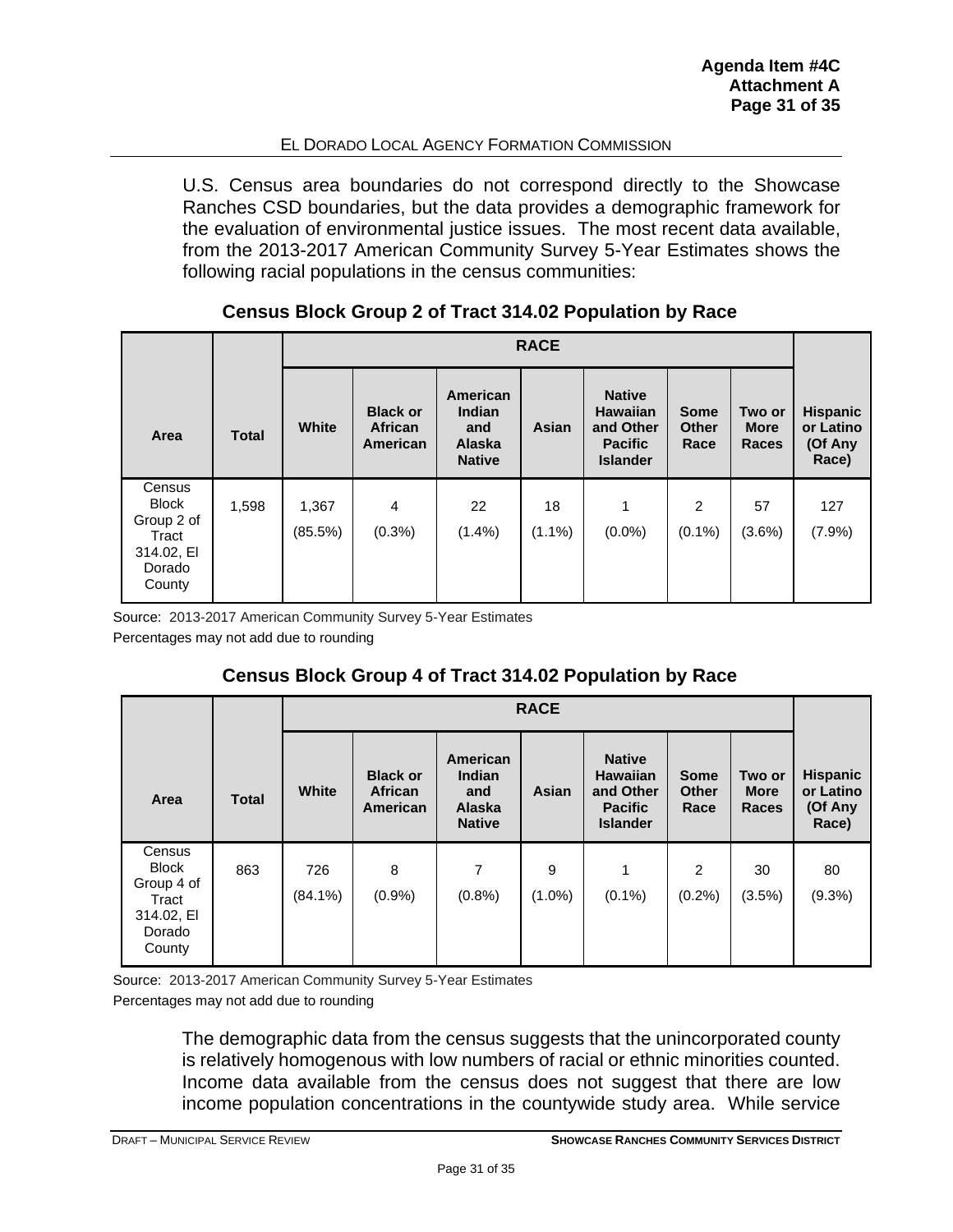levels vary greatly within the county, no specific ethnic or economic neighborhoods could be identified by LAFCO staff that are underserved by public facilities. Infrastructure and housing distribution is relatively even throughout the developed areas of the county with much lower levels of infrastructure and housing in the more outlying communities. No low income/minority neighborhoods were identified where facilities and uses pose a significant hazard to human health and safety.

Data is also available from the California Department of Education regarding ethnicity of student populations within school districts and individual schools. These statistics are based on school attendance areas and school districts. The community of Showcase Ranches CSD is within the Pioneer Elementary School attendance zone of the Pioneer Union School District. For the Pioneer Elementary School in the 2018-19 academic year, whites comprise the largest racial group with approximately 67% of the student population; the largest ethnic minority populations are Hispanic/Latino with just under 14% of the student population, followed by two or more races at 13% of the student population. This demographic data somewhat matches the data from the Census, which suggests that this unincorporated portion of county is relatively homogenous with low numbers of racial or ethnic minorities counted. Income data available from the 2013-2017 American Community Survey 5-Year Estimates indicates in 2017, the median household income in Block Groups 2 and 4 of Census Tract 314.02 was \$64,464 and \$56,875, respectively. Neither of these income levels meet the criteria for a disadvantaged community, as defined by the Water Code at \$53,735 in 2017.

Income data available from the census does not suggest that there are low income population concentrations in the study area. While service levels vary greatly within the county, no specific ethnic or economic neighborhoods could be identified by LAFCO staff that are underserved by public facilities. Infrastructure and housing distribution is relatively even throughout the developed areas of the county with much lower levels of infrastructure and housing in the more outlying communities. LAFCO has not found any specific ethnic or economic neighborhoods that are underserved by Showcase Ranches CSD.

Finally, the 2004 County General Plan does not address environmental justice directly. Although the Environmentally Constrained Alternative did contain related land use and housing policies, the 1996 Alternative and the 2004 General Plan do not contain those sections. The 2004 General Plan Housing Element includes Goal HO: "To provide housing that meets the needs of existing and future residents in all income categories." The housing element also discusses the following special needs groups: people with disabilities, seniors, agricultural employees, female heads of households, homeless persons, and large families and households. Consequently, the extent that the County's planning documents address environmental justice is in its discussion of these special needs groups.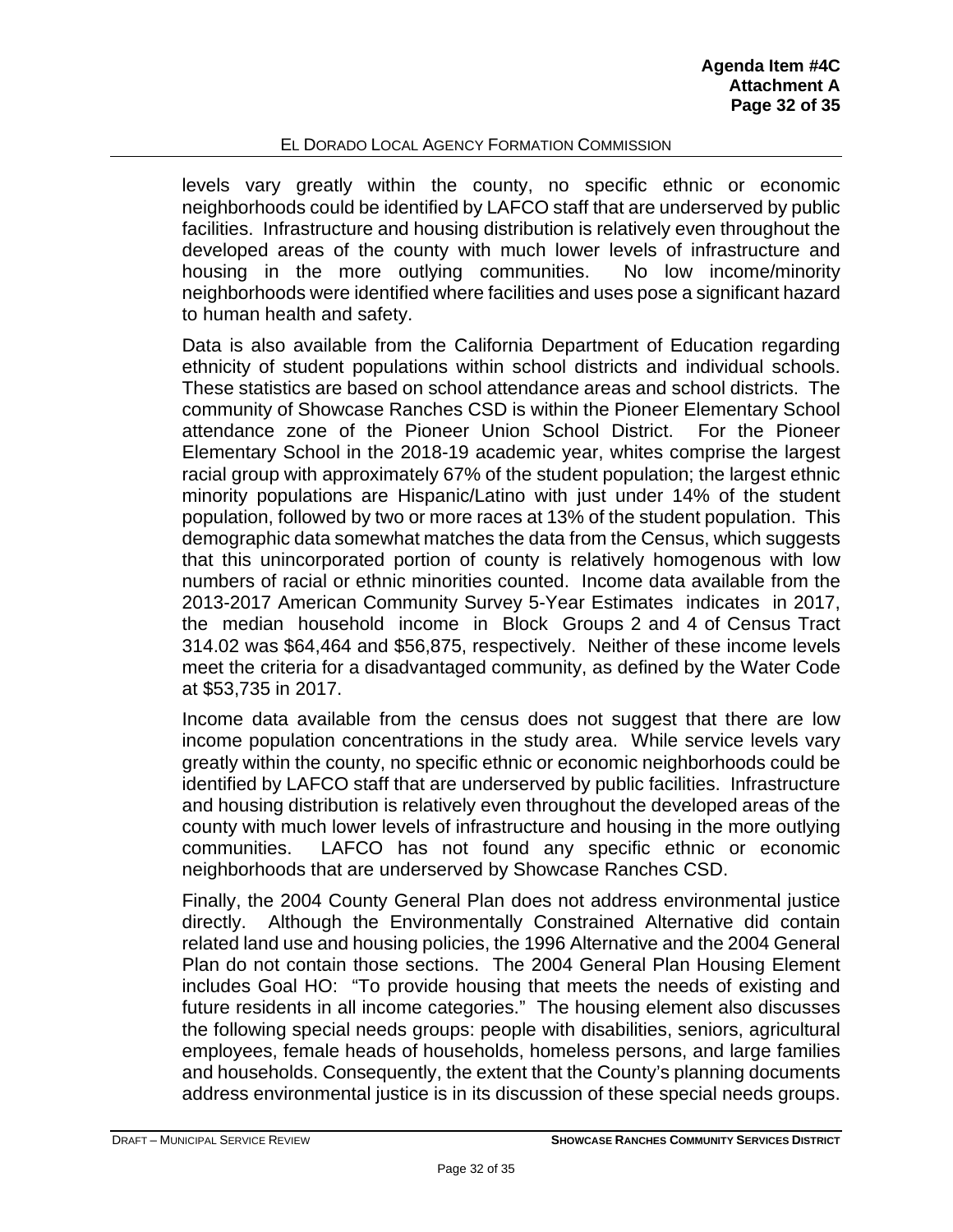## **VIII MAPS**

## **Map 1: Showcase Ranches Community Services District Current and Recommended Sphere of Influence**

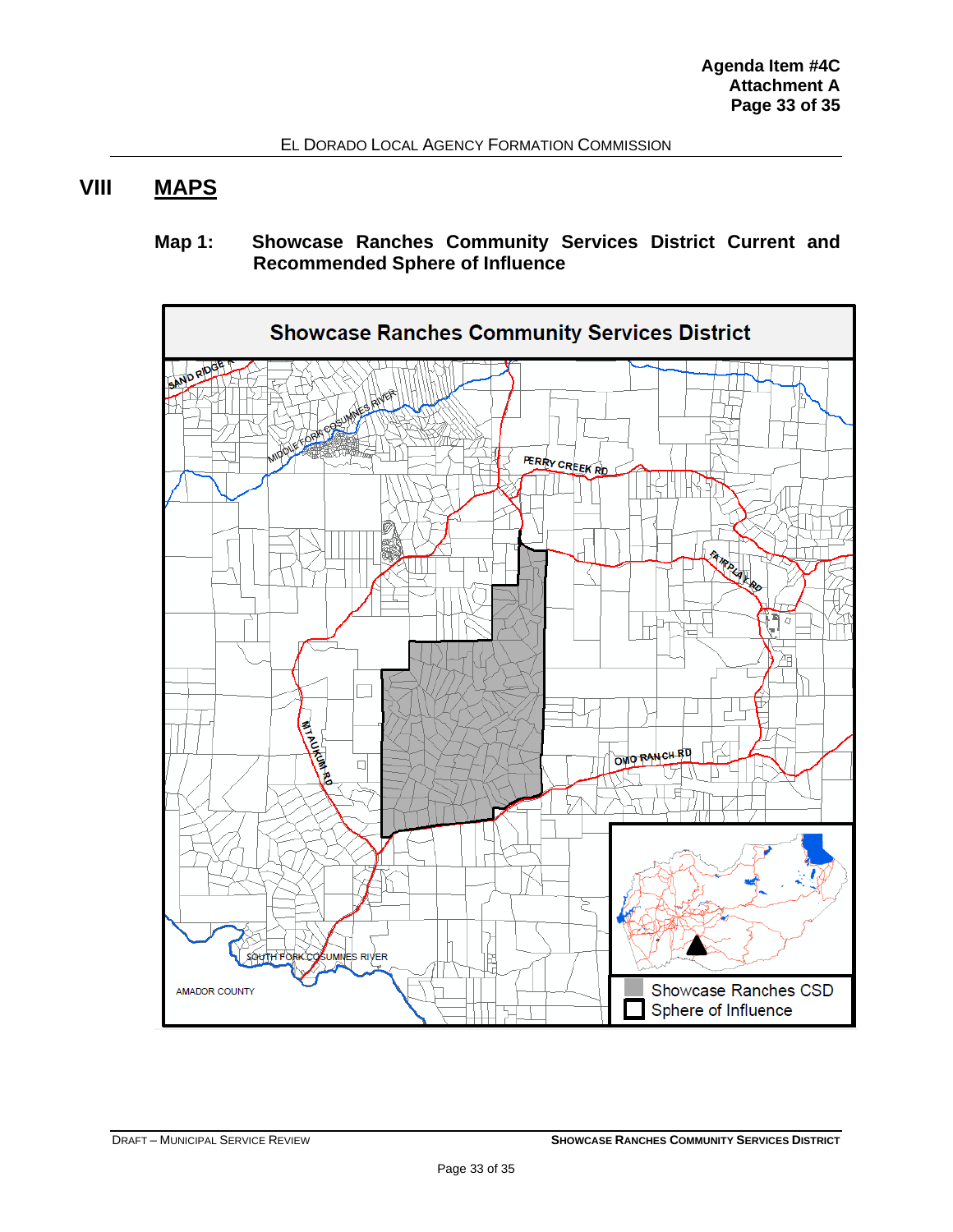## **Map 2: Showcase Ranches Community Services District and Surrounding CSDs**